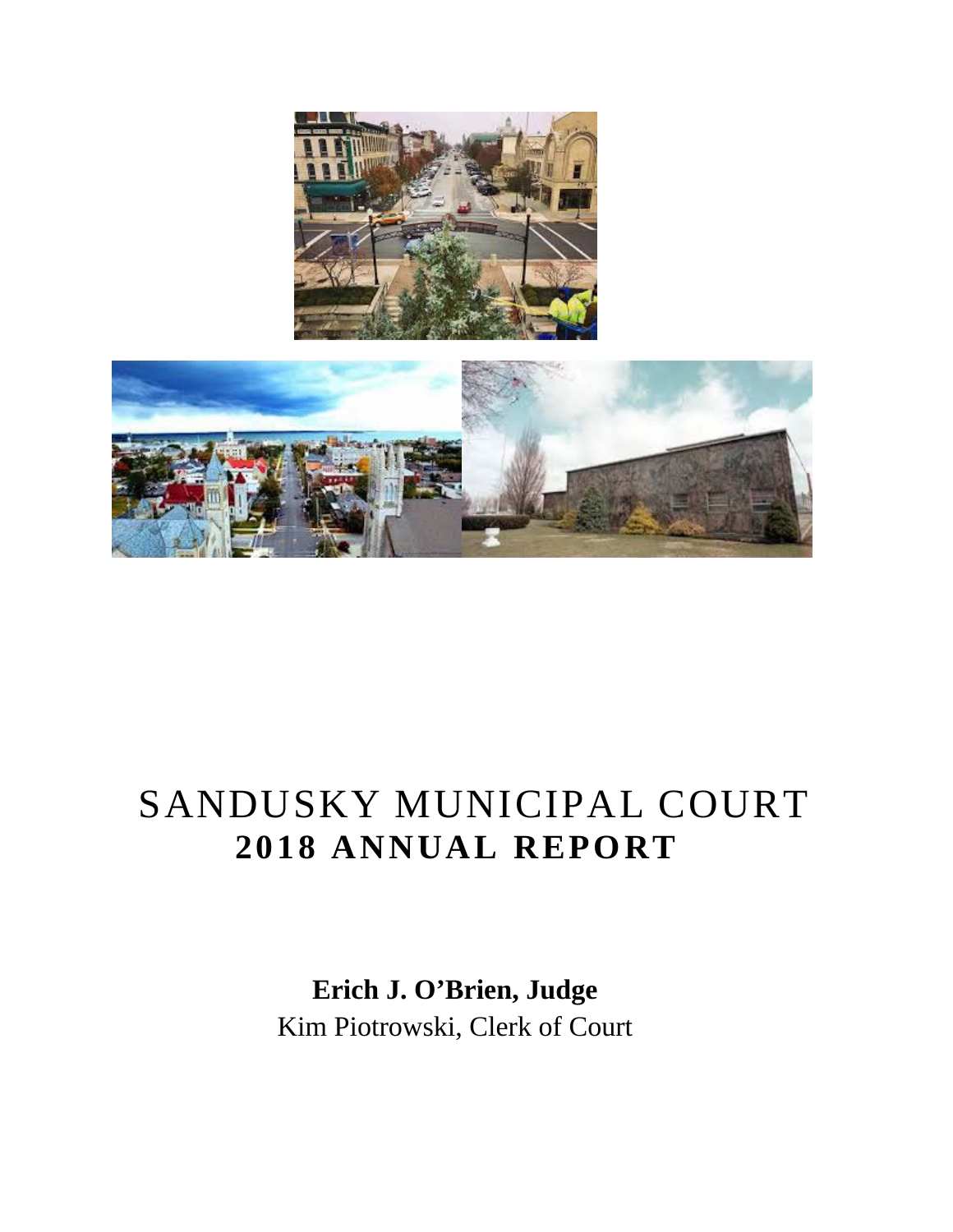# Sandusky Municipal Court

This is the *fifty-second annual report* of the Sandusky Municipal Court. This report represents the compilation of cases filed, papers processed and money handled by the various departments as prepared by the court staff, consisting of the following personnel:

| <b>KIM PIOTROWSKI</b>    | <b>CLERK OF COURT</b>                            |
|--------------------------|--------------------------------------------------|
| <b>MARY MILLER</b>       | DEPUTY CLERK-Criminal/Traffic - Assignment Clerk |
| <b>ERICA DAVIS</b>       | DEPUTY CLERK-Criminal/Traffic – (OVI & License)  |
| <b>KAREN GRENDOW</b>     | <b>DEPUTY CLERK-Criminal/Traffic</b>             |
| <b>APRIL HAMANN</b>      | DEPUTY CLERK-Criminal/Traffic                    |
| <b>KIM POOL</b>          | DEPUTY CLERK-Criminal/Traffic                    |
| <b>TRACIA BROWN</b>      | <b>DEPUTY CLERK-Civil</b>                        |
| <b>ANN TRIPP</b>         | <b>DEPUTY Clerk-Civil</b>                        |
| <b>KAREN JUSTICE</b>     | <b>DEPUTY CLERK-Civil</b>                        |
|                          | <b>DEPUTY CLERK-Civil</b>                        |
| <b>LINDA VELLIQUETTE</b> | DEPUTY CLERK - Civil (Part-time)/Microfilm Tech  |
| <b>JOE PRICE</b>         | CIVIL SERVER/COURT SECURITY OFFICER              |
| <b>CAROLYN BAUMBUSCH</b> | <b>BAILIFF</b>                                   |
| <b>ROBERT KELSEY</b>     | SMALL CLAIMS/HOUSING MAGISTRATE                  |
| <b>ADAM LIEB</b>         | <b>SENIOR PROBATION OFFICER</b>                  |
| <b>LISA KIAS</b>         | <b>SENIOR PROBATION OFFICER</b>                  |
| <b>WENDY CAMPBELL</b>    | <b>SECRETARY-Probation</b>                       |
| <b>ROY PREWITT</b>       | <b>COURT SECURITY OFFICER</b>                    |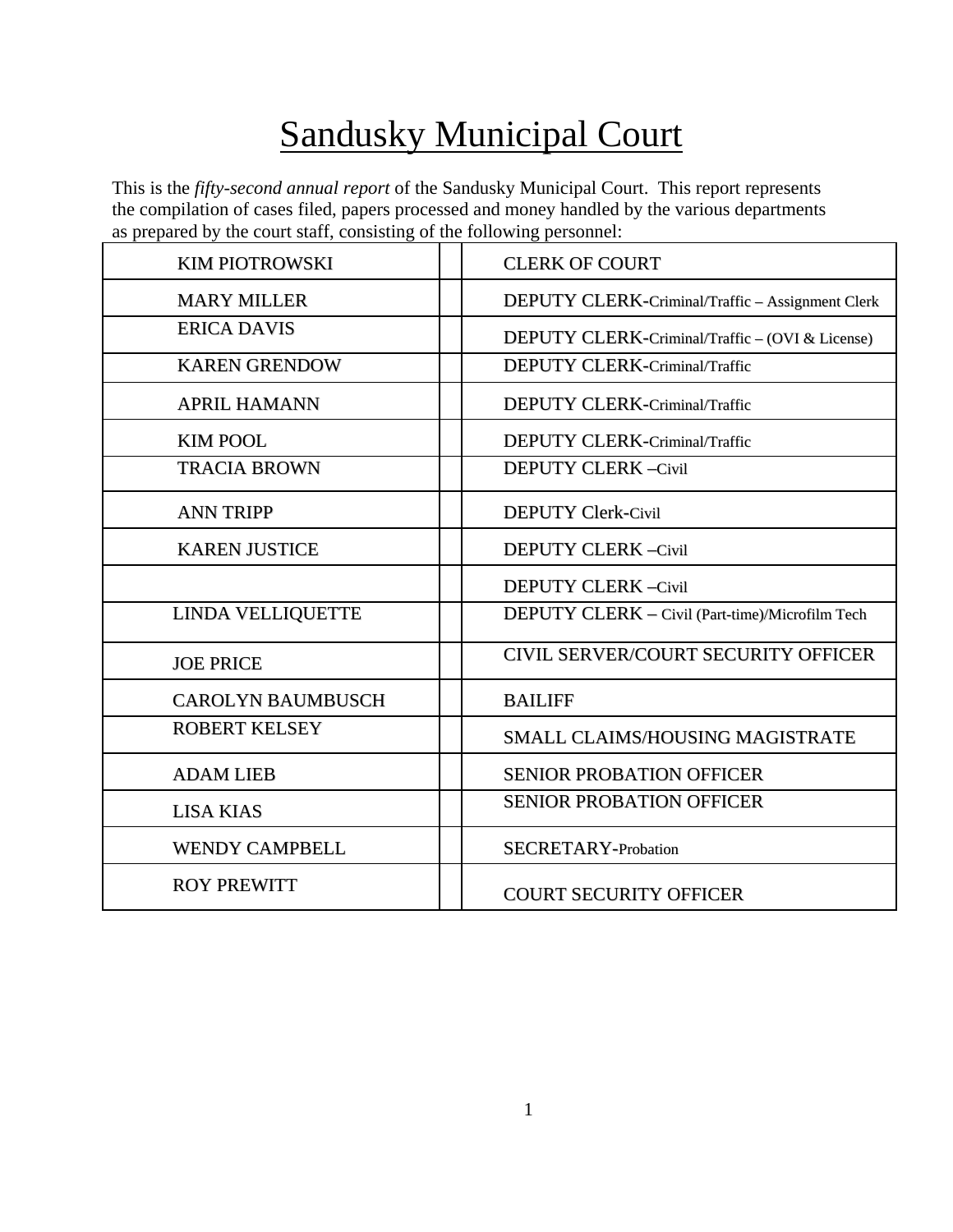## TABLE OF CONTENTS

| TRAFFIC VIOLATIONS ACTIVITY- -------------------------------- Page 11                                                   |  |
|-------------------------------------------------------------------------------------------------------------------------|--|
| DOMESTIC VIOLENCE/OVI/UNDERAGE STATS -------------- Page 12                                                             |  |
| PROBATION REPORTS/RECEIPTS--------------------------------- Page 13                                                     |  |
| CIVIL/SMALL CLAIMS/TRUSTEESHIP RECEIPTS,<br>DISBURSEMENTS AND ACTIVITY-------------------------------- Page 14, 15 & 16 |  |
| SMALL CLAIMS RECEIPTS & DISBURSEMENTS FOR                                                                               |  |
| LANDLORD/TENANT RECEIPTS AND DISBURSEMENTS- Page 18                                                                     |  |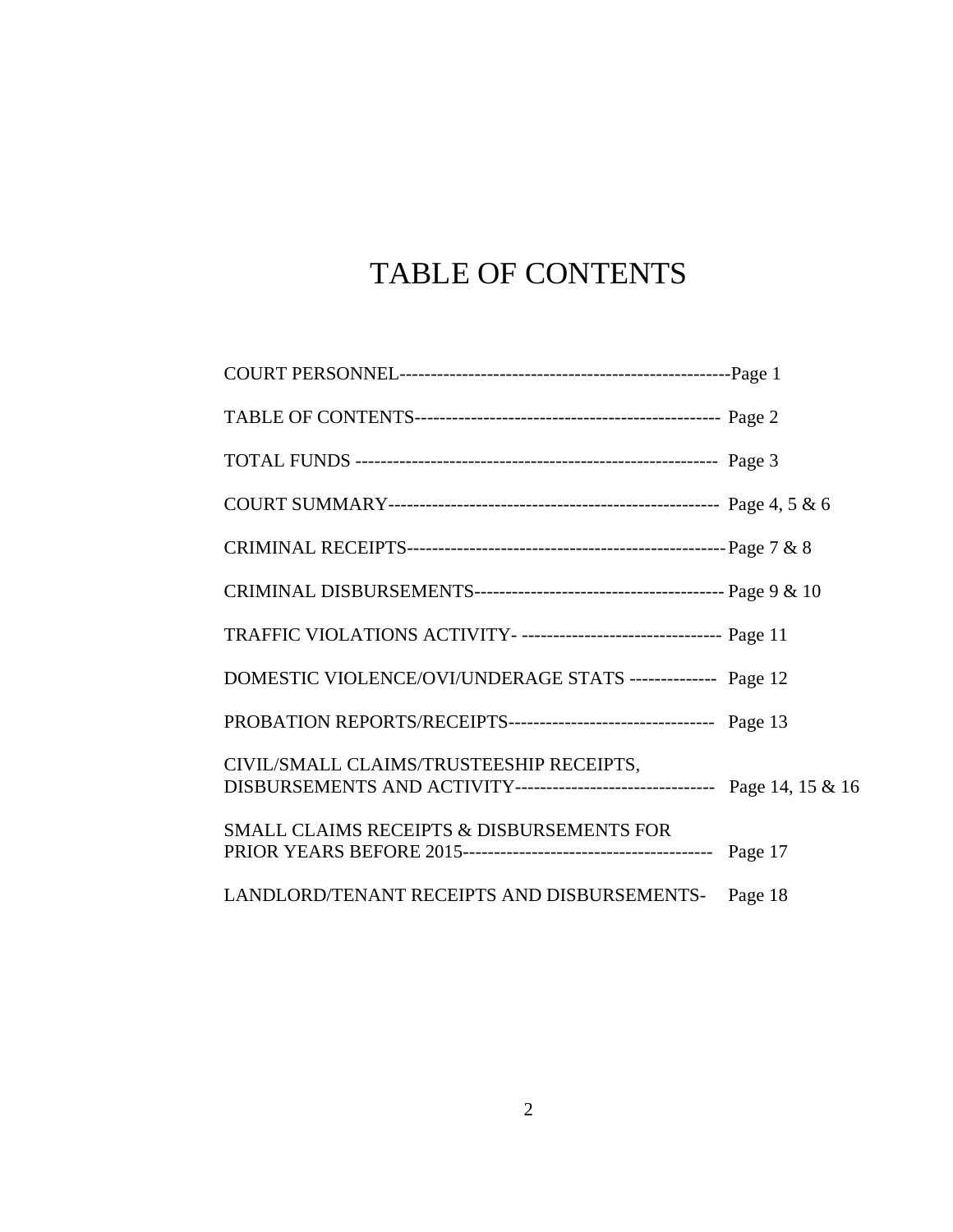#### **TOTAL FUNDS HANDLED IN SANDUSKY MUNICIPAL COURT**

| <b>Department</b>              | 2013           | 2014                                                                                                                                                                  | 2015                                                                                                                                                   | 2016           | 2017                  | 2018           |
|--------------------------------|----------------|-----------------------------------------------------------------------------------------------------------------------------------------------------------------------|--------------------------------------------------------------------------------------------------------------------------------------------------------|----------------|-----------------------|----------------|
| <b>Criminal</b><br>Div.        | \$1,478,075.70 | \$1,487,068.68                                                                                                                                                        | \$1,525,467.05                                                                                                                                         | \$1,670,277.45 | 1,632,560.21          | \$1,597,328.56 |
| <b>Bond Div.</b>               | \$285,652.62   | \$227,521.75<br><b>Bond Acct</b><br>Combined w/<br><b>Criminal Acct</b><br>$11/01/2014 - No$<br><b>Bank Deposits</b><br>in Bond<br><b>Account after</b><br>10/31/2014 | $\overline{\phantom{a}}$                                                                                                                               | н.             |                       |                |
| <b>Civil Div.</b>              | \$1,461,659.36 | \$1,528,657.30                                                                                                                                                        | \$1,601,342.77                                                                                                                                         | \$1,845,877.77 | \$1,784,668.66<br>$=$ | \$2,045,426.21 |
| <b>Small</b><br><b>Claims</b>  | \$127,817.65   | \$112,834.15                                                                                                                                                          | <b>Small Claims</b><br><b>Combined</b><br>w/Civil                                                                                                      | --             | --                    | --             |
| <b>Trustee Div.</b>            | \$15,593.63    | \$13,875.59                                                                                                                                                           | \$2,730.00<br>$Jan - Mar$<br>2015<br>Trusteeship<br><b>Combined</b><br>w/Civil Acct<br>4/1/2015                                                        | ۰.             | ٠.                    | ۰.             |
| Landlord<br><b>Tenant Div.</b> | \$2,035.00     | \$3,380.00                                                                                                                                                            | \$1,240.00                                                                                                                                             | \$990.00       | \$8,423.00            | \$5,898.21     |
| Probation<br>Div.              | \$133,675.28   | \$116,061.05                                                                                                                                                          | \$39,746.96<br>Prob Acct.<br>Combined w/<br><b>Criminal Acct</b><br>04/01/2015<br>No Bank<br>Deposits in<br><b>Prob Account</b><br>after<br>04/01/2015 | $\overline{a}$ | $\overline{a}$        | Ξ.             |
| <b>TOTAL</b>                   | \$3,504,509.24 | \$3,489,398.52                                                                                                                                                        | \$3,170,526.78                                                                                                                                         | \$3,517,145.22 | \$3,425,651.87        | \$3,648,652.98 |

=Civil Division money should have been \$1,786,557.48; however, in 2016 there were errors with unclaimed fund for a difference of (\$1888.82). Correction made in January 2017 and made the receipts total \$1,784,668.66 to make correction. Unclaimed funds were put into receipts and should not have since money had already been receipted.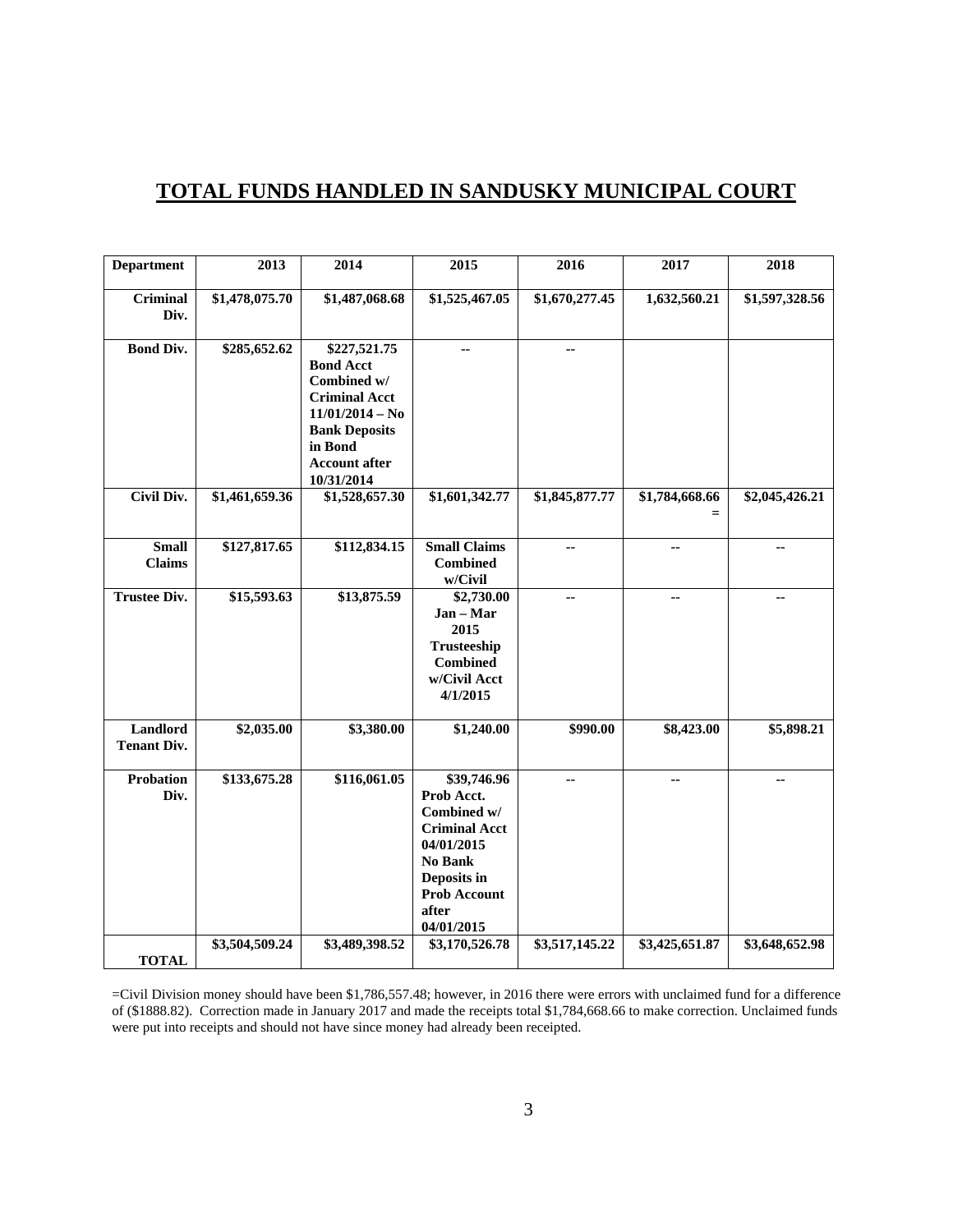### **COURT SUMMARY**

| Year                                                        | 2013           | 2014           | 2015                                                                                                                        | 2016                                                                                                                       | 2017                                                                                                                        | 2018                                                                                                                        |
|-------------------------------------------------------------|----------------|----------------|-----------------------------------------------------------------------------------------------------------------------------|----------------------------------------------------------------------------------------------------------------------------|-----------------------------------------------------------------------------------------------------------------------------|-----------------------------------------------------------------------------------------------------------------------------|
| <b>New Filings</b>                                          | 15,452         | 14090          | 12,706                                                                                                                      | 13,252                                                                                                                     | 13,010                                                                                                                      | 12,924                                                                                                                      |
| <b>Disposed Cases</b>                                       | 16,414         | 19884          | 14,482                                                                                                                      | 15,216                                                                                                                     | 20,010                                                                                                                      | 20,756                                                                                                                      |
| <b>Receipts</b>                                             | \$3,504,509.24 | \$3,489,398.52 | \$3,170,526.78                                                                                                              | \$3,517,145.22                                                                                                             | \$3,425,651.87                                                                                                              | \$3,648,652.98                                                                                                              |
| Received by City                                            | \$1,209,397.98 | \$1,114,167.23 | \$1,150,468.09                                                                                                              | \$1,286,469.49                                                                                                             | \$1,280,509.88                                                                                                              | \$1,305,365.94                                                                                                              |
| <b>Unclaimed Funds</b>                                      | \$3,598.96     | \$3,237.66     | \$2,417.11                                                                                                                  | \$2,430.01                                                                                                                 | \$2,394.21                                                                                                                  | \$5,575.79                                                                                                                  |
| Payment/Contract<br>Outstanding<br><b>Fines/Court Costs</b> | \$1,228,425.92 | \$1,265,143.38 | \$1,816,582.98<br><b>Also includes</b><br>Prob Fees.<br><b>Restitution &amp;</b><br><b>Collection</b><br><b>Agency Fees</b> | \$1,964670.35<br><b>Also includes</b><br>Prob Fees.<br><b>Restitution &amp;</b><br><b>Collection</b><br><b>Agency Fees</b> | \$2,059,196.16<br><b>Also includes</b><br>Prob Fees.<br><b>Restitution &amp;</b><br><b>Collection</b><br><b>Agency Fees</b> | \$2,191,602.10<br><b>Also includes</b><br>Prob Fees.<br><b>Restitution &amp;</b><br><b>Collection</b><br><b>Agency Fees</b> |
| <b>Search Warrants</b>                                      | 55             | 160            | 187                                                                                                                         | 179                                                                                                                        | 240                                                                                                                         | 216                                                                                                                         |
| <b>Marriages</b>                                            | 58             | 73             | 61                                                                                                                          | 64                                                                                                                         | 53                                                                                                                          | 32                                                                                                                          |
| <b>Pending Cases</b>                                        | 3,651          | 3,802          | 3,143                                                                                                                       | 2,958                                                                                                                      | 2512                                                                                                                        | 2537                                                                                                                        |
| <b>Individual</b>                                           | 1,880          | 2,055          | 1,911                                                                                                                       | 1,649                                                                                                                      | 1324                                                                                                                        | 1413                                                                                                                        |
| <b>Administrative</b>                                       | 1,771          | 1,747          | 1,232                                                                                                                       | 1,309                                                                                                                      | 1188                                                                                                                        | 1124                                                                                                                        |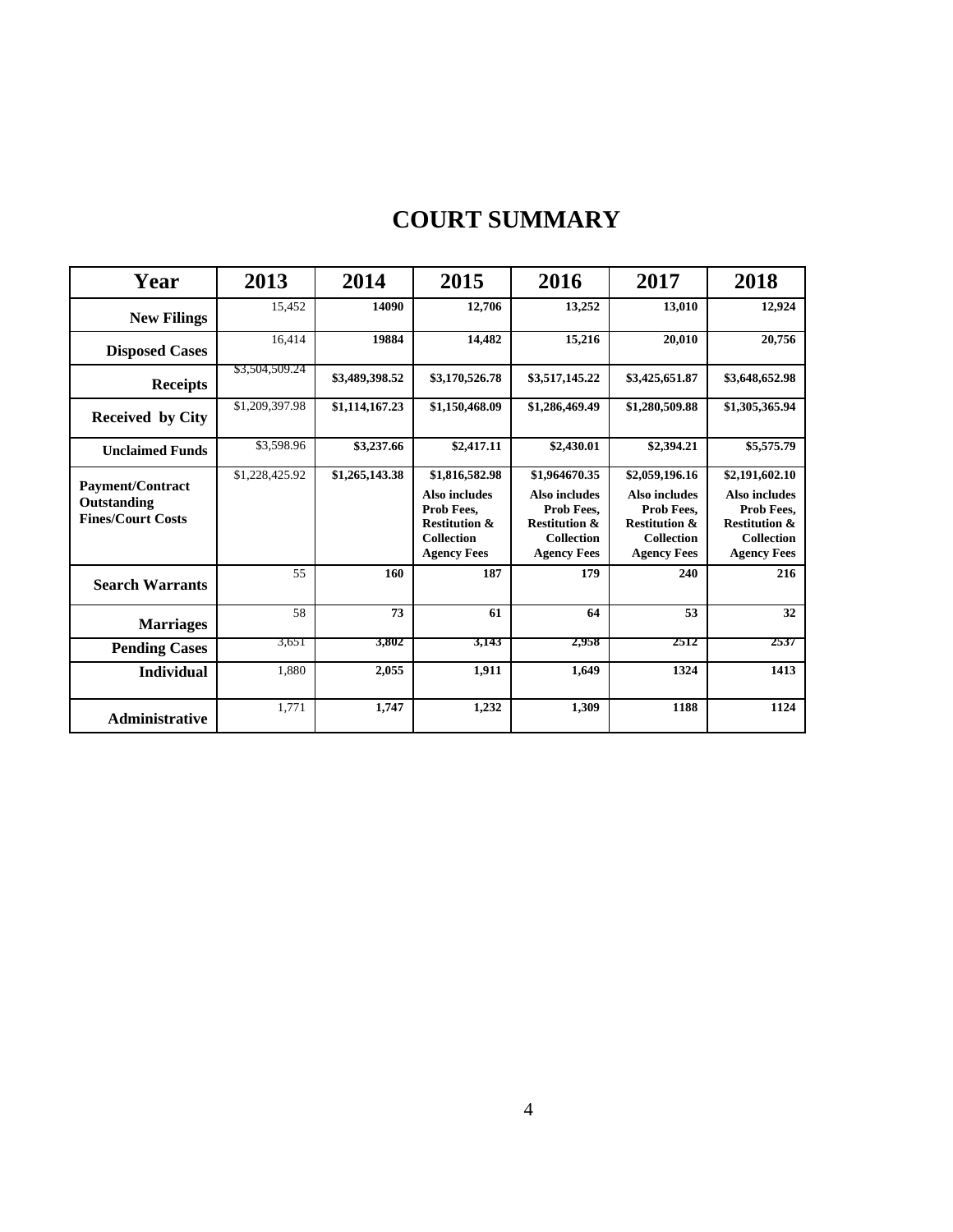### **CRIMINAL DIVISION**

| <b>New Filings</b>              | 2013           | 2014           | 2015           | 2016           | 2017           | 2018           |
|---------------------------------|----------------|----------------|----------------|----------------|----------------|----------------|
| Felonies                        | 952            | 1,081          | 825            | 771            | 813            | 898            |
| Misdemeanor                     | 4,663          | 4,228          | 3,546          | 3,122          | 3,253          | 3,200          |
| Total:                          | 5615           | 5,309          | 4,371          | 3,893          | 4,066          | 4,098          |
| O.V.I.                          | 462            | 452            | 392            | 509            | 614            | 666            |
| Other traffic                   | 6,766          | 5955           | 5,558          | 5,999          | 5,499          | 5,155          |
| <b>Total</b><br><b>Criminal</b> | 12.843         | 11,716         | 10,321         | 10,401         | 10,179         | 9,919          |
| Receipts                        | \$1,478,075.70 | \$1,487,068.68 | \$1,525,467.05 | \$1,670,277.45 | \$1,632,560.21 | \$1,597,328.56 |

### **CRIMINAL DISBURSEMENTS 2013 2014 2015 2016 2017 <sup>2018</sup>**

|                                        | 2013         | 2014         | 2015         | 2016         | 2017         | 2018         |
|----------------------------------------|--------------|--------------|--------------|--------------|--------------|--------------|
| <b>City</b>                            | \$795,258.42 | \$719,540.94 | \$800,928.60 | \$888,597.51 | \$894,788.92 | \$874,358.80 |
| County                                 | \$242,473.52 | \$240,142.96 | \$224,275.37 | \$210,337.98 | \$176,732.53 | \$160,521.14 |
| <b>All Others</b>                      | \$440,343.76 | \$426,915.72 | \$530,907.42 | \$561,426.32 | \$574,088.17 | \$515,935.57 |
| <b>On-hand as</b><br>of End of<br>Year |              | \$100,469.06 | \$69,824.72  | \$79,740.36  | \$66,690.95  | \$113,204.00 |

#### **PROBATION**

(These Figures are Included in the Criminal Disbursements)

|                    | 2013        | 2014        | 2015        | 2016        | 2017        | 2018        |
|--------------------|-------------|-------------|-------------|-------------|-------------|-------------|
| <b>Restitution</b> | \$56,958.95 | \$43,237.88 | \$77,960.78 | \$67,638.75 | \$71,539.28 | \$60,186.17 |
| <b>Payments</b>    |             |             |             |             |             |             |
| City               |             | \$72,425.32 | \$65,776.38 | \$63,346.85 | \$83,182.11 | \$85,988.05 |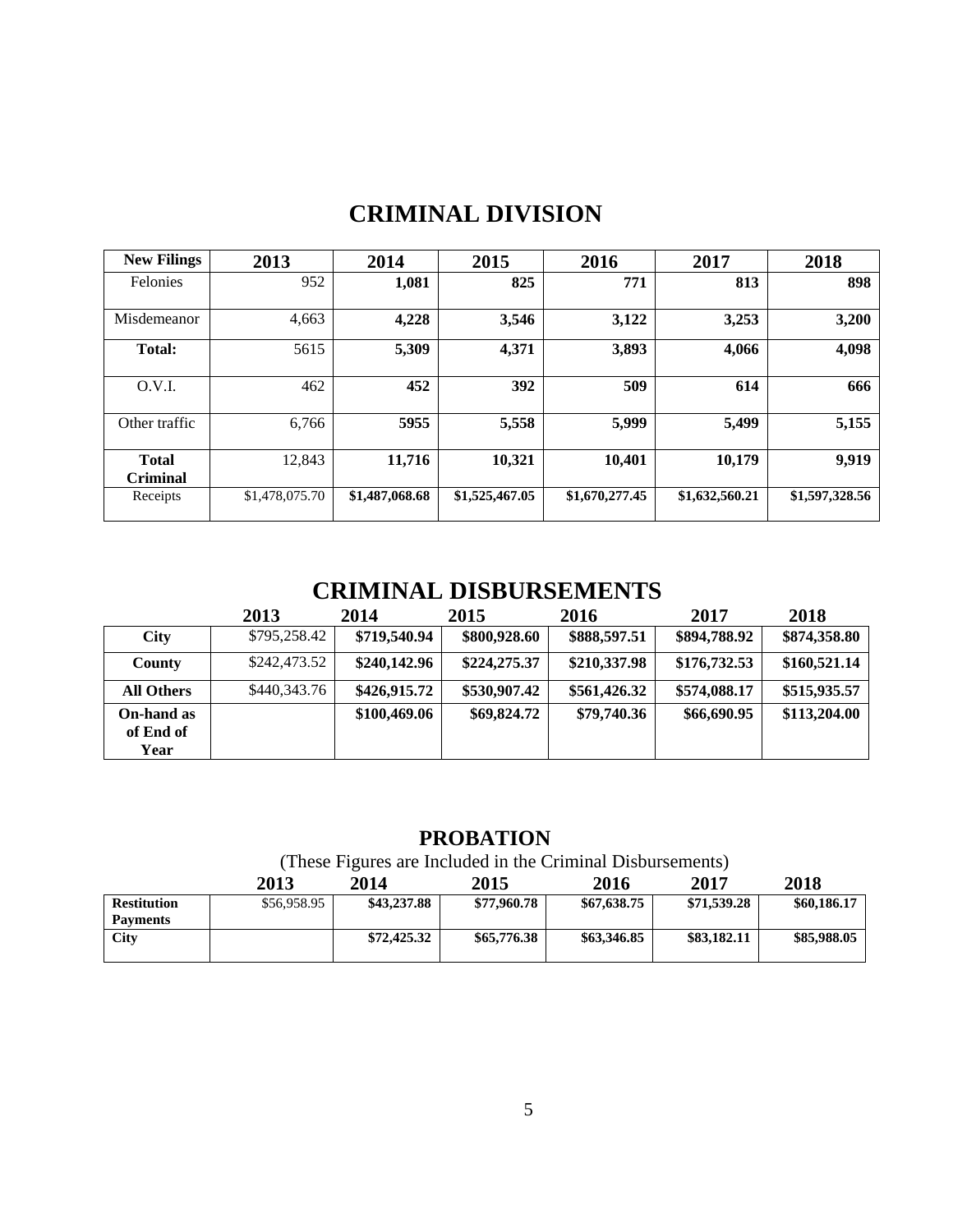|                        | 2013           | 2014           | 2015           | 2016           | 2017                                                                                     | 2018           |
|------------------------|----------------|----------------|----------------|----------------|------------------------------------------------------------------------------------------|----------------|
| <b>New</b>             | 2,153          | 1,952          | 1,932          | 2,238          | 2,223                                                                                    | 2641           |
| <b>Filings</b>         |                |                |                |                |                                                                                          |                |
| <b>Receipts</b>        | \$1,461,659.36 | \$1,526,407.30 | \$1,592,325.93 | \$1,830,552.77 | \$1,784,668.66<br><b>Includes the</b><br>(\$1,888.92)<br>Adjustment<br>from Jan 2017     | \$2,045,426.21 |
| Paid to<br><b>City</b> | \$296,253.26   | \$289,143.26   | \$333,772.66   | \$397,565.48   | \$385,657.01<br><b>Includes the</b><br>$(\$59.98)$<br>adjustment from<br><b>Jan 2017</b> | \$428,712.98   |

### **CIVIL DIVISION**

### **SMALL CLAIMS**

|                 | 2013         | 2014         | 2015             | 2016                     | 2017                     | 2018                     |
|-----------------|--------------|--------------|------------------|--------------------------|--------------------------|--------------------------|
| <b>New</b>      | 465          | 422          | 453              | 625                      | 610                      | 361                      |
| <b>Filings</b>  |              |              |                  |                          |                          |                          |
| <b>Receipts</b> | \$127,817.65 | \$112,834.15 | Money            |                          |                          |                          |
|                 |              |              | combined         |                          | $\overline{\phantom{a}}$ | $\overline{\phantom{a}}$ |
|                 |              |              | w/Civil Receipts |                          |                          |                          |
| Paid to         | \$40,544.85  | \$32,843.71  |                  |                          |                          |                          |
|                 |              |              |                  |                          |                          | $\sim$ $\sim$            |
| <b>City</b>     |              |              |                  | $\overline{\phantom{a}}$ |                          |                          |
|                 |              |              |                  |                          |                          |                          |
|                 |              |              |                  |                          |                          |                          |

### **TRUSTEESHIPS 2013 2014 2015 2016 2017 <sup>2018</sup>**

|                 | 2013        | 2014        | 2015                                         | 2016 | 2017     | 2018                     |
|-----------------|-------------|-------------|----------------------------------------------|------|----------|--------------------------|
| <b>New</b>      |             | 0           | 0                                            |      | $\bf{0}$ | 0                        |
| <b>Filings</b>  |             |             |                                              |      |          |                          |
| <b>Active</b>   | O           |             |                                              |      | U        |                          |
| Case            |             |             |                                              |      |          |                          |
| <b>Receipts</b> | \$15,593.63 | \$12,335.59 | <b>Money</b><br>combined<br>w/Civil Receipts |      |          | $- -$                    |
| Paid to City    | \$620.37    | \$198.40    |                                              |      |          | $\overline{\phantom{a}}$ |

### **LANDLORD TENANT**

|                 | 2013    | 2014     | 2015       | 2016     | 2017        | 2018       |
|-----------------|---------|----------|------------|----------|-------------|------------|
| <b>New</b>      | 3       |          | 0          |          | $\mathbf 0$ |            |
| <b>Filings</b>  |         |          |            |          |             |            |
| <b>Receipts</b> | \$2,035 | \$620.00 | \$1,240.00 | \$990.00 | \$8,423.00  | \$5,898.21 |
|                 |         |          |            |          |             |            |
| Paid to         | \$4.75  | \$15.60  | \$30.60    | \$0.00   | \$63.95     | \$89.16    |
| <b>City</b>     |         |          |            |          |             |            |
|                 |         |          |            |          |             |            |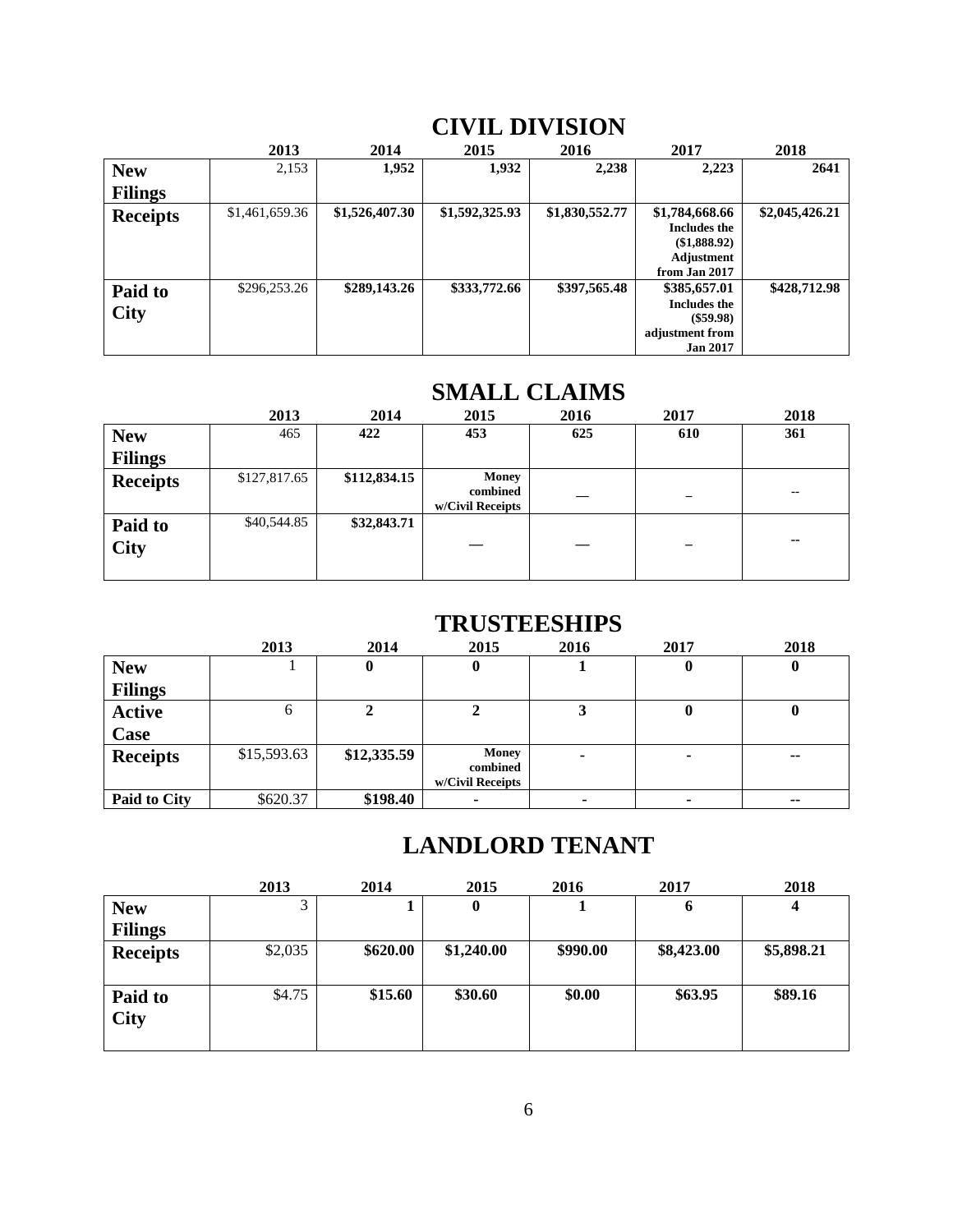### **CRIMINAL DIVISION**

| Summary of receipts and Disbursement for the year | 2018           |
|---------------------------------------------------|----------------|
| Money on hand for the year ending 2017            | \$66,690.95    |
| <b>Total Receipts 2018</b>                        | \$1,597,328.56 |
| <b>Total Disbursements 2018</b>                   | \$1,550,815.51 |
| <b>BALANCE ON HAND – December 2018</b>            | \$113,204.00   |

### **CRIMINAL DIVISION RECEIPTS**

| <b>RECEIPTS</b>                               | 2013                   | 2014         | 2015                                        | 2016          | 2017         | 2018         |
|-----------------------------------------------|------------------------|--------------|---------------------------------------------|---------------|--------------|--------------|
| City Ord./                                    | \$91,740.00            | \$57,967.80  | \$46,407.44                                 | \$69,934.30   | \$61,743.42  | \$54,657.12  |
| <b>Fines &amp; Forfeits</b><br><b>Perkins</b> | \$4,506.00             | \$2,896.36   | \$5,331.14                                  | \$5,413.01    | \$4,024.30   | \$5,498.10   |
| Township.                                     |                        |              |                                             |               |              |              |
| <b>City Parking</b><br><b>Tickets</b>         | \$5,790.00             | \$3,495.00** | \$5,740.00**                                | \$8,810.00*   | \$7,795.00*  | \$9,955.00   |
| Regular<br>State/Fines $\&$                   | \$74,259.23            | \$66,813.90  | \$55,027.34                                 | \$44,038.54   | \$33,186.90  | \$27,433.20  |
| <b>Forfeits</b><br><b>Uniform</b>             | \$126,470.00           | \$128,100.70 | \$125,528.81                                | \$125,492.81  | \$101,523.40 | \$91,892.38  |
| <b>Traffic/Fines &amp;</b><br><b>Forfeits</b> |                        |              |                                             |               |              |              |
| .Highway<br>Patrol/Fines &<br><b>Forfeits</b> | \$84,882.00            | \$78,509.64  | \$73,952.36                                 | \$70,034.89   | \$83,628.30  | \$81,628     |
| Ohio - Liquor<br>Control                      | \$5,892.85             | \$4,433.90   | \$2,294.40                                  | \$1,698.83    | \$1,917.85   | \$1,203.20   |
| Ohio-Wildlife                                 | \$2,531.00             | \$3,735.00   | \$1,707.10                                  | \$3,767.00    | \$4,390.00   | \$3,035.00   |
| Ohio-Watercraft                               | \$908.00               | \$685.00     | \$1,333.00                                  | \$845.00      | \$1,015.00   | \$390.00     |
| Ohio-<br><b>Reparation</b>                    | \$68,191.83            | \$66,552.70  | \$60,797.05                                 | \$62,173.06   | \$59,868.33  | \$53,536.55  |
| Ohio-<br><b>Expungements</b>                  | \$4,170.00             | \$3,990.00   | \$3,660.00                                  | \$3,264.00    | \$3,078.00   | \$3,906.00   |
| Ohio-<br><b>Pharmacy</b>                      | \$6,448.50             | \$6,335.00   | \$3,649.60                                  | \$3,809.30    | \$4,570.90   | \$4,288.20   |
| <b>Ohio Seat Belt</b>                         | \$19,313.00            | \$17,057.00  | \$21,788.00                                 | \$23,917.00   | \$21,618.00  | \$22,930.00  |
| Ohio - Child<br><b>Safety</b>                 | \$1,154.00             | \$1,232.00   | \$1,082.00                                  | \$1,264.00    | \$1,084.00   | \$809.00     |
| <b>Court Costs</b>                            | \$491,031.06           | \$449,107.70 | \$501,430.51                                | \$544,612.55* | \$533,980.87 | \$527,303.46 |
| <b>Erie county</b><br><b>Sheriff</b>          | \$1,000.50             | \$972.95     | \$1,229.87                                  | \$2,038.50    | \$1,489.25   | \$1,798.69   |
| <b>Capital Fund</b>                           | \$103,832.54           | \$98,598.11  | \$90,519.18                                 | \$94,986.00   | \$92,108.93  | \$82,775.54  |
| Witness/Jury<br>Fees                          | \$12.00                | \$6.00       | \$18.00                                     | \$48.00       | 0.00         | 0.00         |
| Refunds/Adj                                   | $\overline{$1,299.09}$ | \$18,158.95  | \$114,161.68                                | \$116,817.97  | \$136,593.37 | \$109,935.05 |
| <b>Village of</b><br>Castalia                 | \$10,063.00            | \$12,753.00  | \$10,242.30                                 | \$10,513.00   | \$8,860.29   | \$7,759.90   |
| <b>Village of</b><br><b>Bayview</b>           | \$505.00               | \$444.00     | \$104.90                                    | \$57.00       | \$110.00     | \$139.00     |
| <b>Public Defender</b><br>Fees                | \$18,216.95            | \$18,190.30  | \$19,800.30                                 | \$18,197.05   | \$18,445.20  | \$17,075.75  |
| <b>Law Library</b>                            |                        | \$4,164.08   | \$4,193.01                                  | \$4,282.64    | \$4,476.29   | \$4,318.03   |
| <b>Probation Fees</b>                         |                        |              | \$50,040.15<br>From 4/1/15<br>thru 12/31/15 | \$63,346.85   | \$83,182.11  | \$85,988.05  |
|                                               |                        |              |                                             |               |              |              |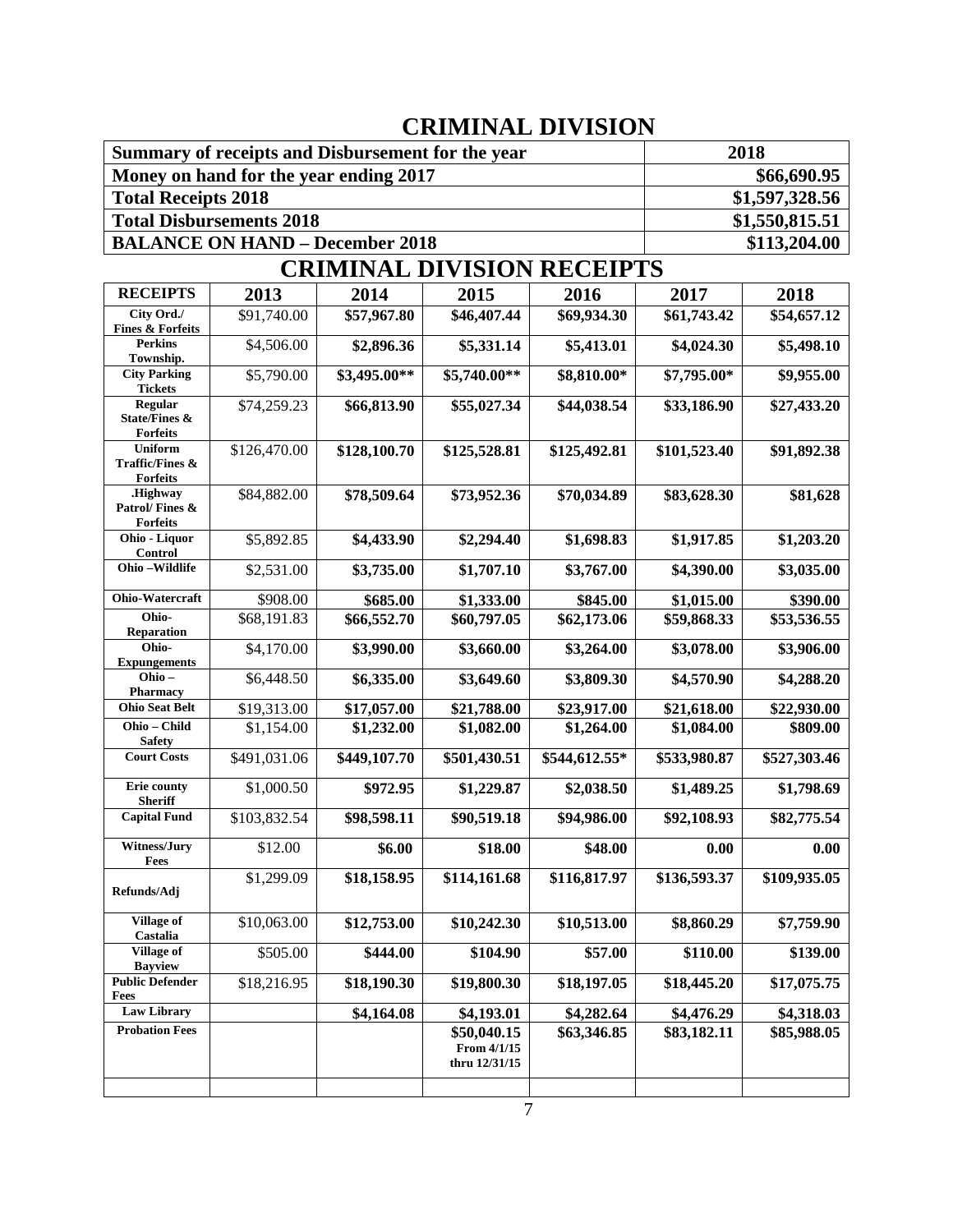| Receipts cont.                                | 2013                  | 2014            | 2015            | 2016            | 2017            | 2018            |
|-----------------------------------------------|-----------------------|-----------------|-----------------|-----------------|-----------------|-----------------|
| Deferred                                      |                       |                 |                 |                 |                 |                 |
| Payment Plan                                  | \$35,063.25           | \$30,648.04     | \$36,616.01     | \$37,482.60     | \$42,591.34     | \$42,511.59     |
| <b>Court Computer</b><br><b>Fund</b>          | \$19,019.20           | \$18,000.24     | \$16,277.40     | \$17,004.05     | \$16,537.70     | \$14,753.37     |
| <b>Ohio Public</b><br><b>Defender</b>         | \$214,208.33          | \$206,396.12    | \$191,652.77    | \$199,304.87    | \$188,721.40    | \$170,661.73    |
| <b>Indigent Driver</b><br><b>Alcohol</b> fund | \$5,490.00            | \$5,083.59      | \$4,493.50      | \$3,890.20      | \$3,917.60      | \$6,035.97      |
| Housing                                       | 11,501.50             | \$11,724.20     | \$11,003.10     | \$8,732.50      | \$9,005.10      | \$10,289.51     |
| <b>Public Safety-</b><br>Liquor               | 0.00                  | \$0.00          | \$0.00          | \$0.00          | \$0.00          | 0.00            |
| <b>Erie Cty</b><br><b>Highway Maint.</b>      | 0.00                  | \$0.00          | \$0.00          | \$0.00          | \$0.00          | 0.00            |
| State of<br><b>OH/BMV</b>                     | 290.00                | \$60.00         | \$15.00         | \$30.00         | \$45.00         | \$15.00         |
| <b>City Education</b>                         | \$7,740.60            | \$9,382.90      | \$6,690.70      | \$6,942.30      | \$6,100.80      | \$6,891.50      |
| County<br><b>Ed/Perkins</b>                   | \$1,278.00            | \$1,196.50      | \$1,208.00      | \$1,005.00      | \$1,328.00      | \$662.00        |
| County<br>Ed/Sheriff                          | \$120.00              | \$170.00        | \$80.00         | \$155.00        | \$25.00         | \$110.00        |
| <b>OVH Ed Fund</b>                            | \$60.00               | \$360.00        | \$25.00         | \$25.00         | \$0.00          | \$0.00          |
| <b>Highway Patrol</b><br><b>ED</b> Fund       | $\overline{1,617.00}$ | \$1,054.00      | \$1,217.00      | \$1,011.50      | \$759.90        | \$1,405.60      |
| <b>T.B.S.</b>                                 | \$3,810.00            | \$380.00        | \$110.00        | \$30.00         | \$30.00         | \$20.00         |
| Capital<br><b>Recovery</b>                    |                       | \$3,320.40      | \$40,948.62     | \$56,718.19     | \$61,137.00     | \$56,713.05     |
|                                               | \$198.70              |                 |                 |                 |                 |                 |
| <b>Perkins Drugs</b>                          | \$11,225.50           | \$5,584.30      | \$3,979.60      | \$5,212.90      | \$4,676.10      | \$4,620.50      |
| <b>Sheriff Drugs</b>                          | \$368.00              | \$146.00        | \$50.00         | \$75.70         | \$180.00        | \$195.00        |
| <b>Highway Patrol</b><br><b>Drugs</b>         | \$944.00              | \$488.00        | \$549.00        | \$739.00        | \$1,313.00      | \$1,118.00      |
| <b>Foreign Sheriff</b>                        | \$114.00              | \$183.64        | \$109.48        | \$280.70        | \$157.44        | \$155.74        |
| <b>Bayview Ed.</b><br><b>Fund OVI</b>         | \$35.00               | \$0.00          | \$0.00          | \$0.00          | \$0.00          | \$0.00          |
| <b>Bayview Ed.</b><br><b>Fund Drugs</b>       | \$0.00                | \$0.00          | \$0.00          | \$0.00          | \$0.00          | \$0.00          |
| Castalia Ed<br><b>Fund OVI</b>                | \$68.00               | \$27.00         | \$25.00         | \$0.00          | \$0.00          | \$0.00          |
| Watercraft /<br><b>Drugs</b>                  | \$0.00                | \$98.00         | \$40.00         | \$50.00         | \$0.00          | \$0.00          |
| <b>OVH</b> / Drugs                            | \$0.00                | \$0.00          | \$160.00        | \$370.00        | \$0.00          | \$80.00         |
| Castalia / Drugs                              | \$116.00              | \$408.00        | \$0.00          | \$0.00          | \$0.00          | \$0.00          |
| <b>Wildlife /Drugs</b>                        | \$0.00                | \$0.00          | 0.00            | \$0.00          | \$0.00          | \$0.00          |
| <b>State-DEFC</b>                             | \$17,490.30           | \$17,170.80     | \$15,788.10     | \$16,562.20     | \$15,689.70     | \$14,076.23     |
| State-IATC                                    | \$7,500.27            | \$7,353.00      | \$6,769.50      | \$7,091.10      | \$6,723.83      | \$4,422.00      |
| State-IDFC                                    | See IDSF              | <b>See IDSF</b> | <b>See IDSF</b> | <b>See IDSF</b> | <b>See IDSF</b> | <b>See IDSF</b> |
| State-IDSF                                    | \$14,133.50           | \$14,665.50     | \$11,902.20     | \$11,822.10     | \$11,325.00     | \$11,409.50     |
| <b>State-IIFS</b>                             | \$0.00                | \$0.00          | \$0.00          | \$0.00          | \$0.00          | 0.00            |
| <b>State-IDIF</b>                             | \$8,837.50            | \$8,500.30      | \$6,363.27      | \$6,465.60      | \$6,656.00      | \$6,414.00      |
| <b>State-JPSF</b>                             | See DEFC              | <b>See DEFC</b> | <b>See DEFC</b> | <b>See DEFC</b> | <b>See DEFC</b> | <b>See DEFC</b> |
| TOTAL:                                        | \$1,478,075.70        | \$1,386,599.62  | \$1,556,111.39  | \$1,660,361.81  | \$1,645,609.62  | \$1,550,815.51  |

\*\*\$250 City Parking Ticket amt was paid in June 2014 to Perkins Twp Trustee's in error. Correction made in Jan 2015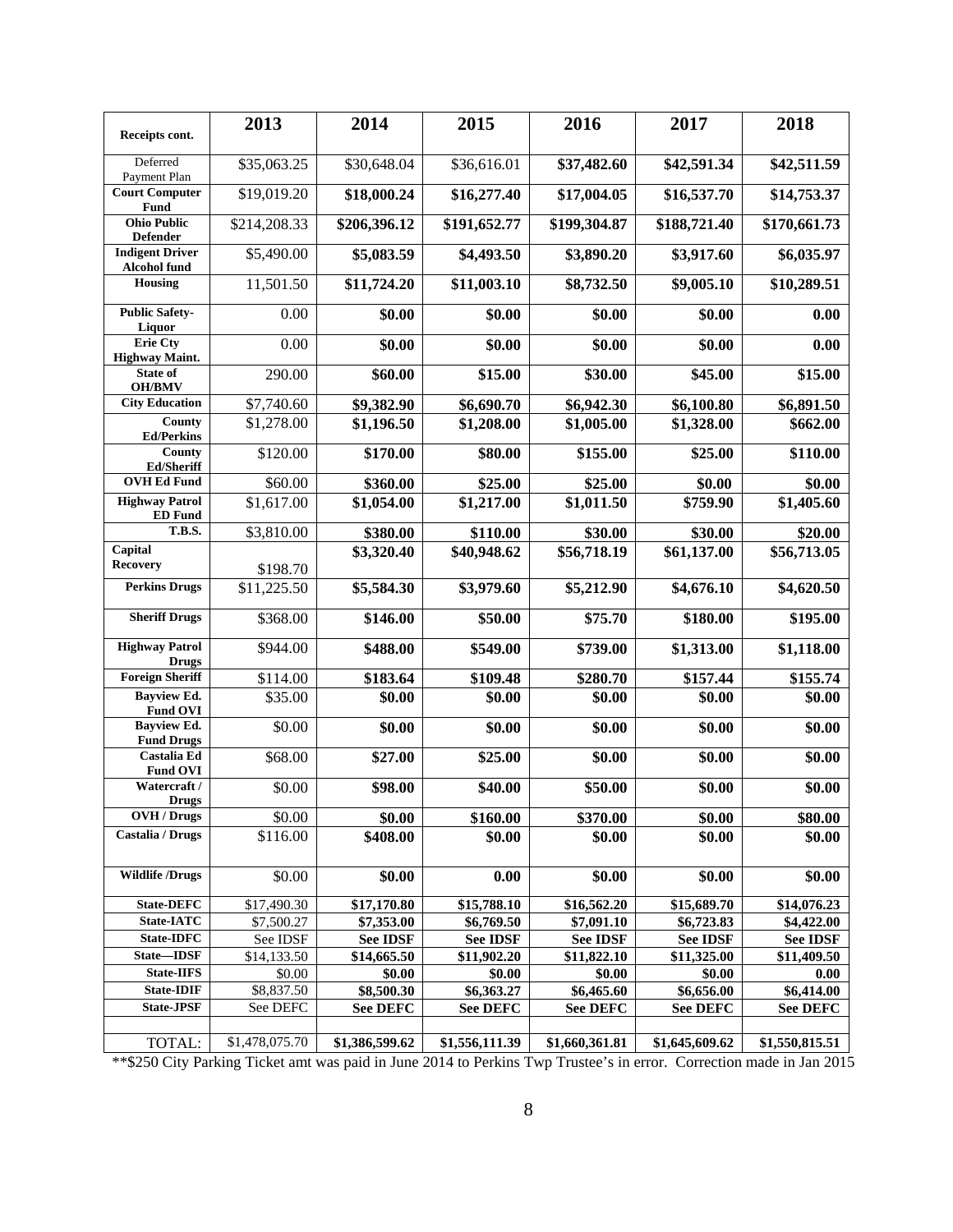### **CRIMINAL DIVISION DISBURSEMENT**

| <b>DISBURSEMENTS</b>                     | 2013         | 2014            | 2015            | 2016            | 2017            | 2018            |
|------------------------------------------|--------------|-----------------|-----------------|-----------------|-----------------|-----------------|
| City of<br><b>Sandusky</b>               | \$795,258.42 | \$719,540.94    | \$800,928.60    | \$888,597.51    | \$894,788.92    | \$874,358.80    |
| <b>Treasurer</b><br><b>Erie County</b>   | \$242,473.52 | \$240,142.96    | \$224,275.37    | \$210,337.98    | \$176,732.53    | \$160,521.14    |
| OH-Highway<br><b>Patrol</b>              | \$42,441.00  | \$39,254.32     | \$36,976.20     | \$35,017.45     | \$41,814.15     | \$40,814.00     |
| <b>OH-Liquor</b><br><b>Department</b>    | \$5,892.85   | \$4,433.90      | \$2,294.40      | \$1,698.83      | \$1,917.85      | \$1,203.20      |
| <b>OH-Wildlife</b>                       | \$2,451.00   | \$3,735.00      | \$1,707.10      | \$3,767.00      | \$4,390.00      | \$3,035.00      |
| OH-<br>Watercraft                        | \$806.00     | \$685.00        | \$1,333.00      | \$845.00        | \$1,015.00      | \$390.00        |
| $OH -$<br><b>Reparations</b>             | \$68,191.83  | \$66,552.70     | \$60,797.05     | \$62,173.06     | \$59,868.33     | \$53,536.55     |
| <b>OH-Public</b><br><b>Defender</b>      | See IDFC     | <b>See IDFC</b> | <b>See IDFC</b> | <b>See IDFC</b> | <b>See IDFC</b> | <b>See IDFC</b> |
| OH-<br><b>Expungement</b>                | \$4,170.00   | \$3,990.00      | \$3,660.00      | \$3,264.00      | \$3,078.00      | \$3,906.00      |
| OH-<br><b>Pharmacy</b>                   | \$6,448.50   | \$6,335.00      | \$3,649.60      | \$3,809.30      | \$4,570.90      | \$4,288.20      |
| <b>OH-Seat Belt</b>                      | \$20,119.00  | \$17,057.00     | \$21,788.00     | \$23,917.00     | \$21,618.00     | \$22,930.00     |
| OH - Child<br><b>Safety</b>              | \$1,154.00   | \$1,232.00      | \$1,082.00      | \$1,264.00      | \$1,084.00      | \$809.00        |
| <b>Perkins</b><br>Township               | \$4,506.00   | \$2,896.36      | \$5,331.14      | \$5,413.01      | \$4,024.30      | \$5,498.10      |
| <b>Village of</b><br>Castalia            | \$10,063.00  | \$12,753.00     | \$10,242.30     | \$10,513.00     | \$8,860.29      | \$7,759.90      |
| <b>Village of Bay</b><br><b>View</b>     | \$505.00     | \$444.00        | \$104.90        | \$57.00         | \$110.00        | \$139.00        |
| <b>Sheriff-Erie</b><br><b>County</b>     | \$1,000.50   | \$972.95        | \$1,229.87      | \$2,038.50      | \$1,489.25      | \$1,798.69      |
| Misc.<br><b>Disbursement</b>             | \$0.009      | \$0.00          | \$0.00          | \$0.00          | \$0.00          | \$0.00          |
| <b>Erie County</b><br><b>Law Library</b> | \$4,156.36   | \$4,164.08      | \$4,193.01      | \$4,282.64      | \$4,476.29      | \$4,318.03      |
| EOM Adj/<br><b>Refunds</b>               | \$1,299.09   | \$18,158.95     | \$114,161.68    | \$116,817.97    | \$136,593.37    | \$109,935.05    |
| <b>T.B.S.</b>                            | \$3,810.00   | \$380.00        | \$110.00        | \$30.00         | \$30.00         | \$20.00         |
|                                          |              |                 |                 |                 |                 |                 |
|                                          |              |                 |                 |                 |                 |                 |
| <b>Disbursements</b><br>Con't            | 2013         | 2014            | 2015            | 2016            | 2017            | 2018            |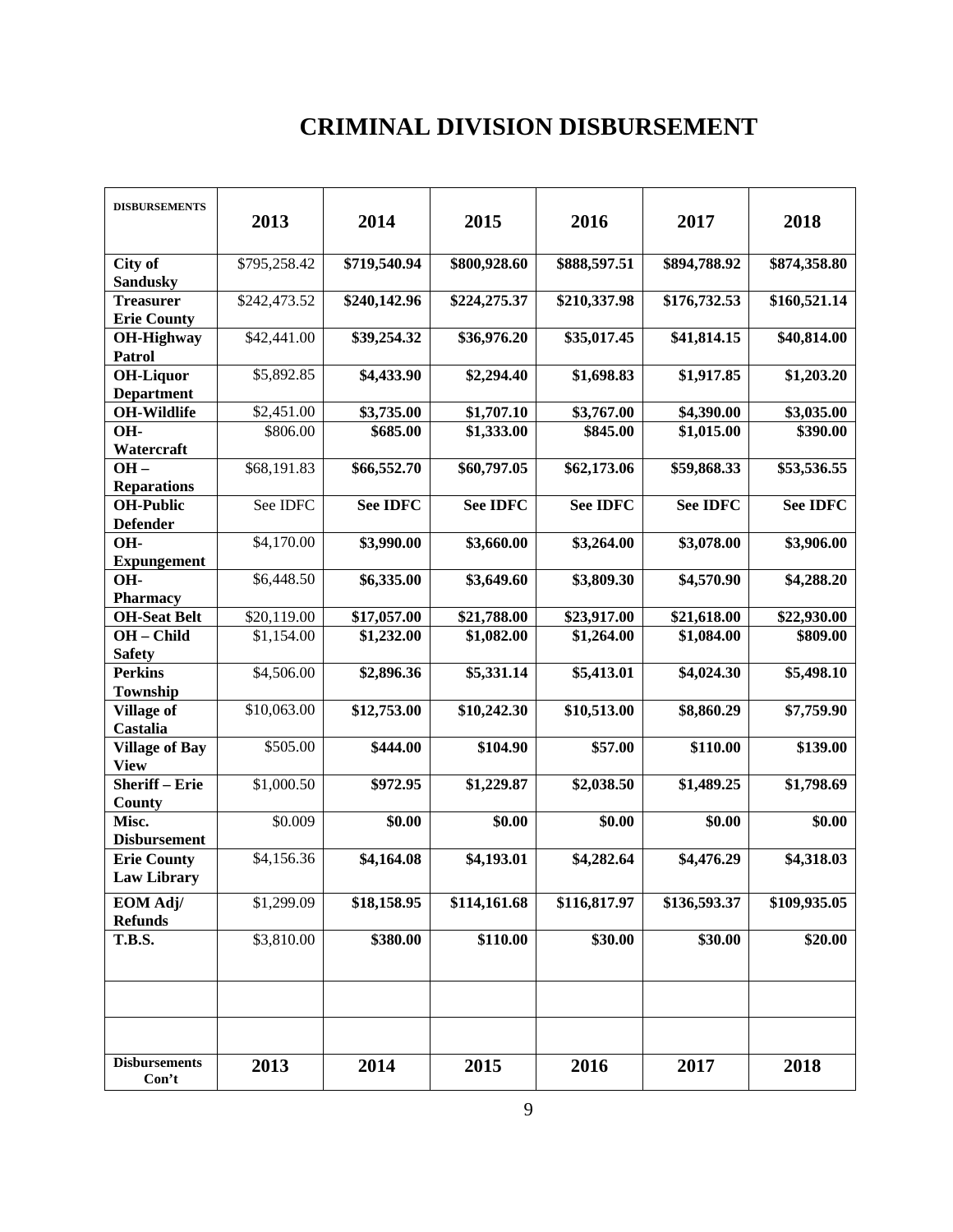| <b>Highway</b>                   | \$1,617.00     | \$1,054.00     | \$1,217.00     | \$1,011.50     | \$759.90       | \$1,405.60     |
|----------------------------------|----------------|----------------|----------------|----------------|----------------|----------------|
| <b>Patrol OVI</b>                |                |                |                |                |                |                |
| <b>ED/Fund</b>                   |                |                |                |                |                |                |
| <b>Highway Patrol</b>            | \$944.00       | \$488.00       | \$549.00       | \$739.00       | \$1,313.00     | \$1,118.00     |
| Drugs Ed.                        |                |                |                |                |                |                |
| Fund                             |                |                |                |                |                |                |
| <b>Bayview OVI</b>               | \$35.00        | \$0.00         | \$0.00         | \$0.00         | \$0.00         | \$0.00         |
| Ed. Fund                         |                |                |                |                |                |                |
| <b>Bayview Drugs</b><br>Ed. Fund | \$0.00         | \$0.00         | \$0.00         | \$0.00         | \$0.00         | \$0.00         |
| <b>Castalia OVI</b>              |                |                |                |                |                |                |
| <b>Fund</b>                      | \$68.00        | \$27.00        | \$25.00        | \$0.00         | \$0.00         | \$0.00         |
| Castalia                         | \$116.00       | \$408.00       | \$0.00         | \$0.00         | \$0.00         | \$0.00         |
|                                  |                |                |                |                |                |                |
| <b>Drugs</b>                     |                |                |                |                |                |                |
| Ed. Fund                         |                |                |                |                |                |                |
| Watercraft                       | \$102.00       | \$98.00        | \$40.00        | \$0.00         | \$0.00         | \$0.00         |
| <b>Ed Funds</b>                  |                |                |                |                |                |                |
| <b>Drugs</b>                     |                |                |                |                |                |                |
| <b>Wildlife</b>                  | \$80.00        | \$0.00         | \$0.00         | \$50.00        | \$0.00         | \$0.00         |
| <b>Drugs</b>                     |                |                |                |                |                |                |
| Ed. Fund                         |                |                |                |                |                |                |
| <b>State /BMV</b>                | \$80.00        | \$15.00        | \$0.00         | \$30.00        | \$45.00        | \$15.00        |
| <b>License</b>                   |                |                |                |                |                |                |
| <b>Forfeits</b>                  |                |                |                |                |                |                |
| <b>State/BMV</b>                 | \$210.00       | \$45.00        | \$15.00        | \$0.00         | \$0.00         | \$0.00         |
| Warrant                          |                |                |                |                |                |                |
| <b>Blocks</b>                    |                |                |                |                |                |                |
| <b>St-Public</b>                 | \$0.00         | \$0.00         | \$0.00         | \$0.00         | \$0.00         | \$0.00         |
| <b>Safety</b>                    |                |                |                |                |                |                |
|                                  |                |                |                |                |                |                |
| Foreign                          | \$114.00       | \$183.64       | \$109.48       | \$280.70       | \$157.44       | \$155.74       |
| <b>Sheriff</b>                   |                |                |                |                |                |                |
| <b>State-Dep.</b>                | \$0.00         | \$0.00         | \$0.00         | \$0.00         | \$0.00         | \$0.00         |
| <b>Liquor</b>                    |                |                |                |                |                |                |
|                                  |                |                |                |                |                |                |
| <b>State-IDSF</b>                | \$14,133.50    | \$14,665.50    | \$11,902.20    | \$11,822.10    | \$11,325.00    | \$11,409.50    |
|                                  |                |                |                |                |                |                |
| <b>State-DEFC</b>                | 17,490.30      | \$17,170.80    | \$15,788.10    | \$16,562.20    | \$15,689.70    | \$14,076.23    |
|                                  |                |                |                |                |                |                |
|                                  |                |                |                |                |                |                |
| <b>State-IDFC</b>                | \$214,208.33   | \$206,396.12   | \$191,652.77   | \$199,304.87   | \$188,721.40   | \$170,661.73   |
|                                  |                |                |                |                |                |                |
|                                  |                |                |                |                |                |                |
| <b>State-IIFS</b>                | \$0.00         | \$0.00         | \$0.00         | \$0.00         | \$0.00         | \$0.00         |
|                                  |                |                |                |                |                |                |
| Capital                          | \$198.70       | \$3,320.40     | \$40,948.62    | \$56,718.19    | \$61,137.00    | \$56,713.05    |
| <b>Recovery</b>                  |                |                |                |                |                |                |
|                                  |                |                |                |                |                |                |
| <b>TOTAL:</b>                    | \$1,478,075.70 | \$1,386,599.62 | \$1,556,111.39 | \$1,660,361.81 | \$1,645,609.62 | \$1,550,815.51 |
|                                  |                |                |                |                |                |                |
|                                  |                |                |                |                |                |                |

#### **TRAFFIC VIOLATIONS BUREAU**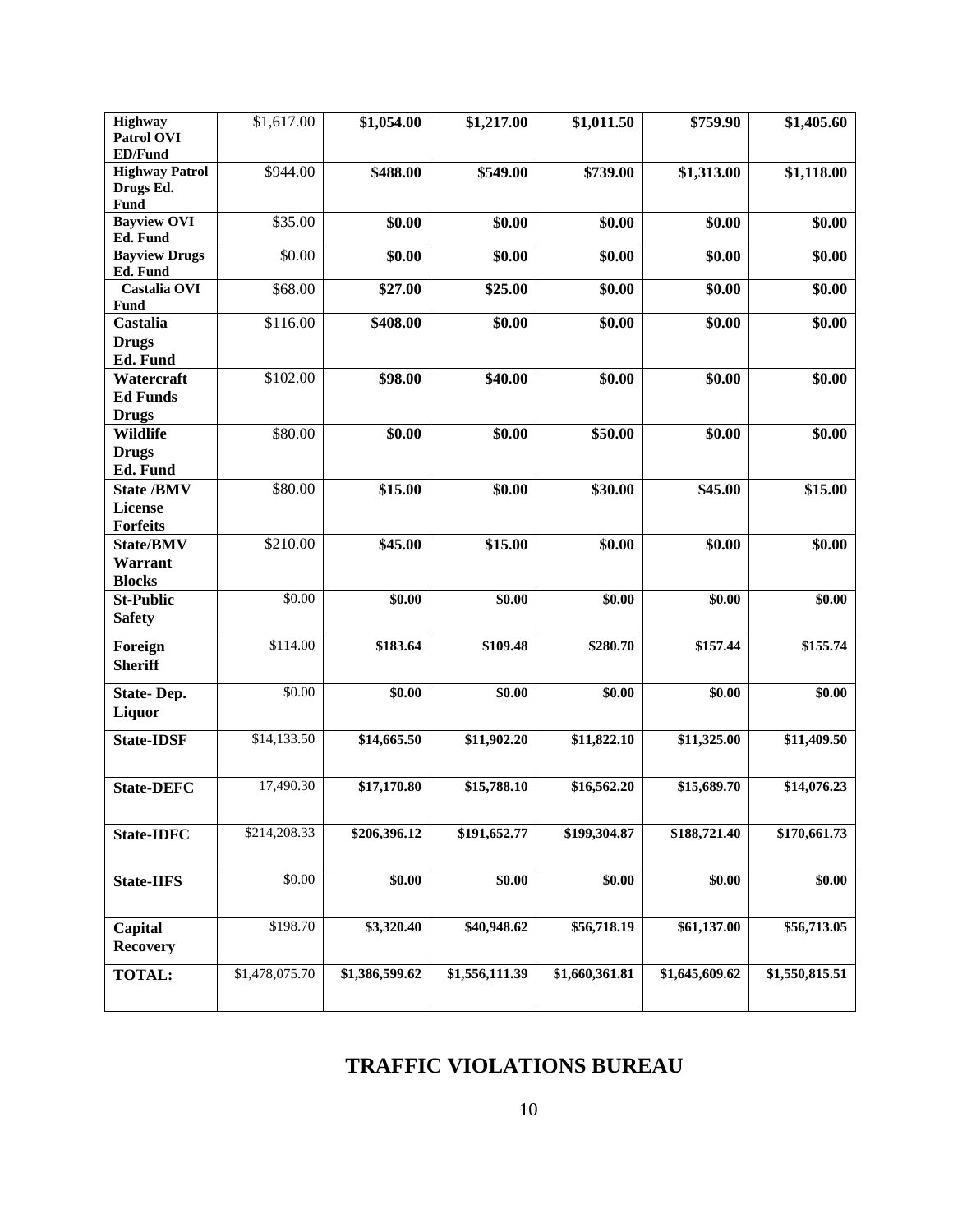|                                           | 2013       | 2014       | 2015       | 2016        | 2017          | 2018       |
|-------------------------------------------|------------|------------|------------|-------------|---------------|------------|
| <b>Number of Tickets Issued and</b>       | 379        | 357        | 424        | 747         | 602           | 522        |
| <b>Posted</b>                             |            |            |            |             |               |            |
| <b>Number of Tickets Paid or</b>          | 300        | 204        | <b>270</b> | 423         | 603           | 373        |
| <b>Dispensed</b>                          |            |            |            |             |               |            |
|                                           |            |            |            |             |               |            |
| <b>Number of Past Due Notices Sent</b>    | 140        | 143        | <b>250</b> | 243         | 242           | 604        |
|                                           |            |            |            |             |               |            |
| <b>Number of Parking Ticket Warrants</b>  | 145        | 27         | 172        | 113         | 155           | 177        |
| <b>Fines Collected on Parking Tickets</b> | \$5,790.00 | \$3,745.00 | \$5,490.00 | \$8,875.00* | $$7,730.00**$ | \$9,955.00 |

**\*Parking ticket money should have been \$8,875.00; however, in July 2016 parking ticket money in the amount of \$65.00 was written up as local court costs rather than Parking tickets. Correction was made in January 2017. Local Court costs shorted \$65.00 and Parking Tickets increased \$65.00 (\$8810.00 to \$8875.00). Criminal Division Receipts Page 7 shows City Parking Tickets as \$8810.00 which is \$65.00 short and Court Cost as \$544,612.55 which was \$65.00 overpaid.**

**\*Parking ticket money was \$7730.00 and with the correction of \$65.00 the total on Page 7 shows City Parking Tickets as \$7795.00 which is the \$65.00 Correction made in January 2017 from error in July 2016.**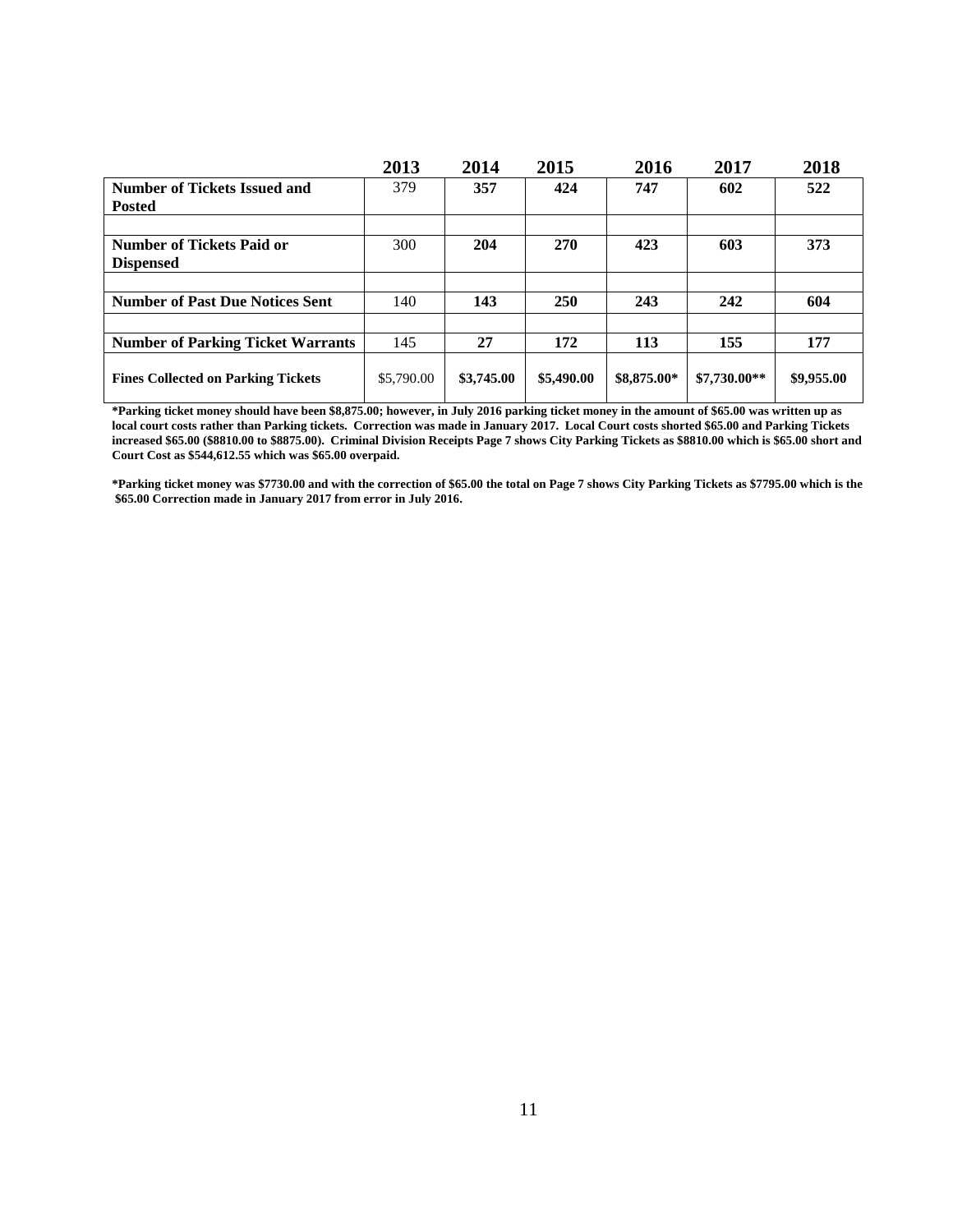## **DOMESTIC VIOLENCE CASES**

|                       | 2013 | 2014 | 2015 | 2016 | 2017 | 2018 |
|-----------------------|------|------|------|------|------|------|
| <b>Total Domestic</b> | 369  | 306  | 328  | 289  | 214  | 255  |
|                       |      |      |      |      |      |      |

### **O. V. I.**

|                             | 2013 | 2014 | 2015 | 2016 | 2017 | 2018 |  |  |  |  |
|-----------------------------|------|------|------|------|------|------|--|--|--|--|
| <b>Total</b>                | 462  | 452  | 392  | 509  | 614  | 666  |  |  |  |  |
| 0. V. I.                    |      |      |      |      |      |      |  |  |  |  |
| <b>UNDERAGE CONSUMPTION</b> |      |      |      |      |      |      |  |  |  |  |
|                             | 2013 | 2014 | 2015 | 2016 | 2017 | 2018 |  |  |  |  |
| <b>Total</b>                | 291  | 268  | 141  | 136  | 223  | 94   |  |  |  |  |
| <b>U/A Consumption</b>      |      |      |      |      |      |      |  |  |  |  |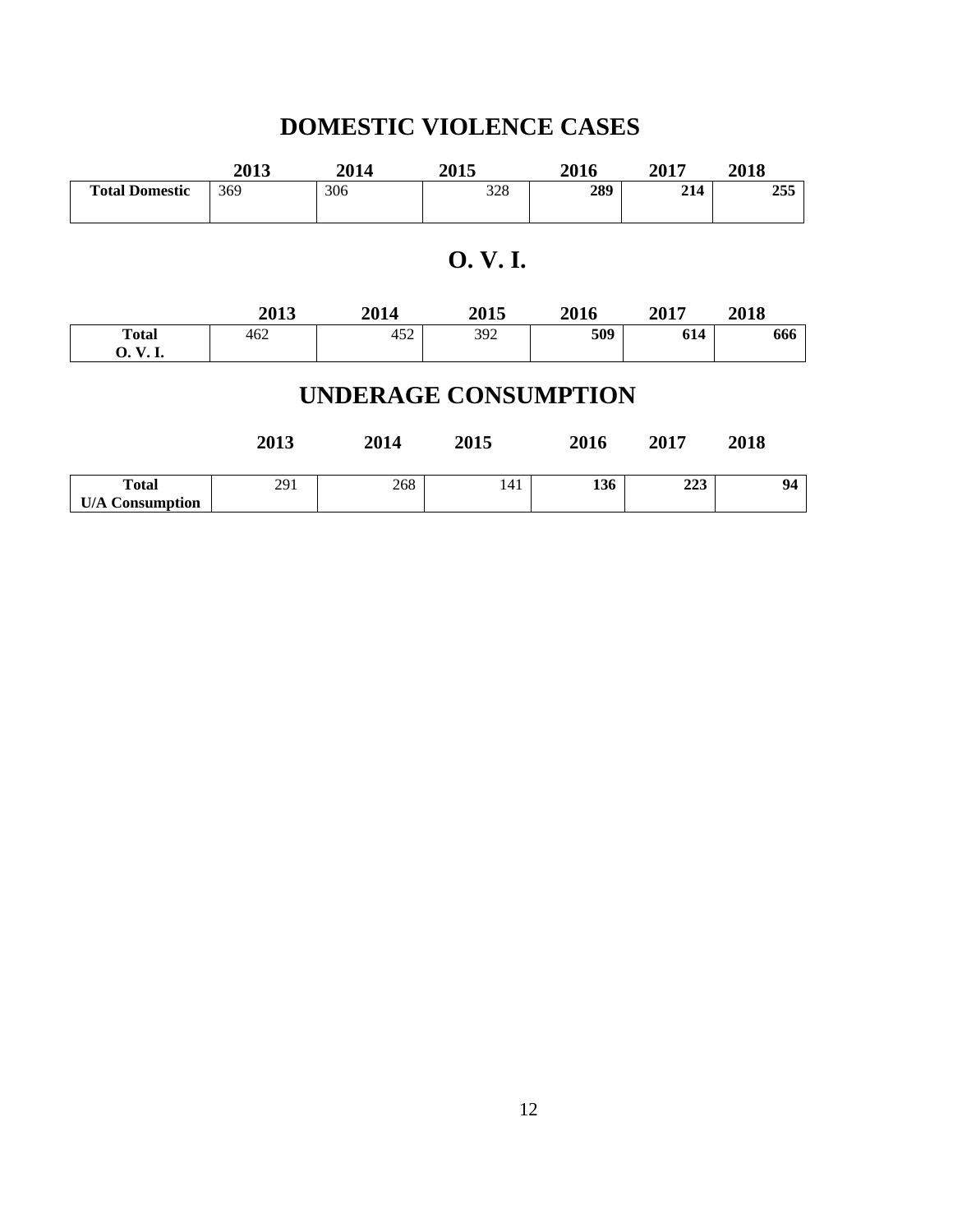## **Probation Department**

## **ELECTRONIC MONITORING**

|                    | 2013        | 2014         | 2015        | 2016        | 2017         | 2018        |
|--------------------|-------------|--------------|-------------|-------------|--------------|-------------|
| Total              | 72/1,237    | 66/1209 Days | 56/956 Days | 56/693 Days | 68/1225      | 58/855      |
| Referred &         |             |              |             |             |              |             |
| <b>Davs</b>        |             |              |             |             |              |             |
| Taxpayer           | \$74,490.00 | \$108,420.00 | \$68,640.00 | \$46,345.00 | \$101,400.00 | \$51,740.00 |
| <b>Money saved</b> |             |              |             |             |              |             |

### **DRUG SCREEN TESTS**

|                                          | 2013 | 2014 | 2015 | 2016 | 2017 | 2018 |
|------------------------------------------|------|------|------|------|------|------|
| <b>Total Drug</b><br><b>Screen Tests</b> | 547  | 656  | 618  | 789  | 559  | 461  |

### **PROBATION RECEIPTS**

|                    | 2013        | 2014         | 2015        | 2016        | 2017               | 2018        |
|--------------------|-------------|--------------|-------------|-------------|--------------------|-------------|
| <b>Restitution</b> | \$56,958.95 | \$42,975.29  | \$77,960.78 | \$67,638.75 | \$71,539.28        | \$60,18617  |
| <b>Paid Out</b>    |             |              |             |             |                    |             |
| <b>Probation</b>   | \$76,716.33 | \$72,425.32  | \$65,776.38 | \$63,346.85 | \$83,182.11        | \$85,988.05 |
| <b>Fees</b>        |             |              |             |             |                    |             |
| <b>Collected</b>   |             |              |             |             |                    |             |
|                    |             |              |             |             |                    |             |
| <b>Electronic</b>  | \$95,996.00 | \$132,637.00 | \$78,438.75 | \$46,345.00 | \$101,400.00       | \$51,740.00 |
| <b>Monitoring</b>  |             |              |             |             |                    |             |
|                    |             |              |             |             |                    |             |
| <b>TOTAL</b>       | \$64,548.00 | \$64,548.00  | \$64,548.00 | \$64,548.00 | \$32,274.00        |             |
| <b>STATE</b>       |             |              |             |             | <b>Grant money</b> |             |
| <b>GRANT</b>       |             |              |             |             | eliminated         |             |
| <b>MONEY</b>       |             |              |             |             | by the State       |             |
|                    |             |              |             |             | in July 2017       |             |

### **JAIL DAYS SAVED**

|                                        | 2013                 | 2014                 | 2015                | 2016               | 2017                  | 2018               |
|----------------------------------------|----------------------|----------------------|---------------------|--------------------|-----------------------|--------------------|
| <b>Electronic</b><br><b>Monitoring</b> | 1.146<br>\$74,490.00 | .668<br>\$108,420.00 | .074<br>\$69,810.00 | 713<br>\$46,345.00 | 1.560<br>\$101,400.00 | 790<br>\$51,740.00 |
| Svstems                                |                      |                      |                     |                    |                       |                    |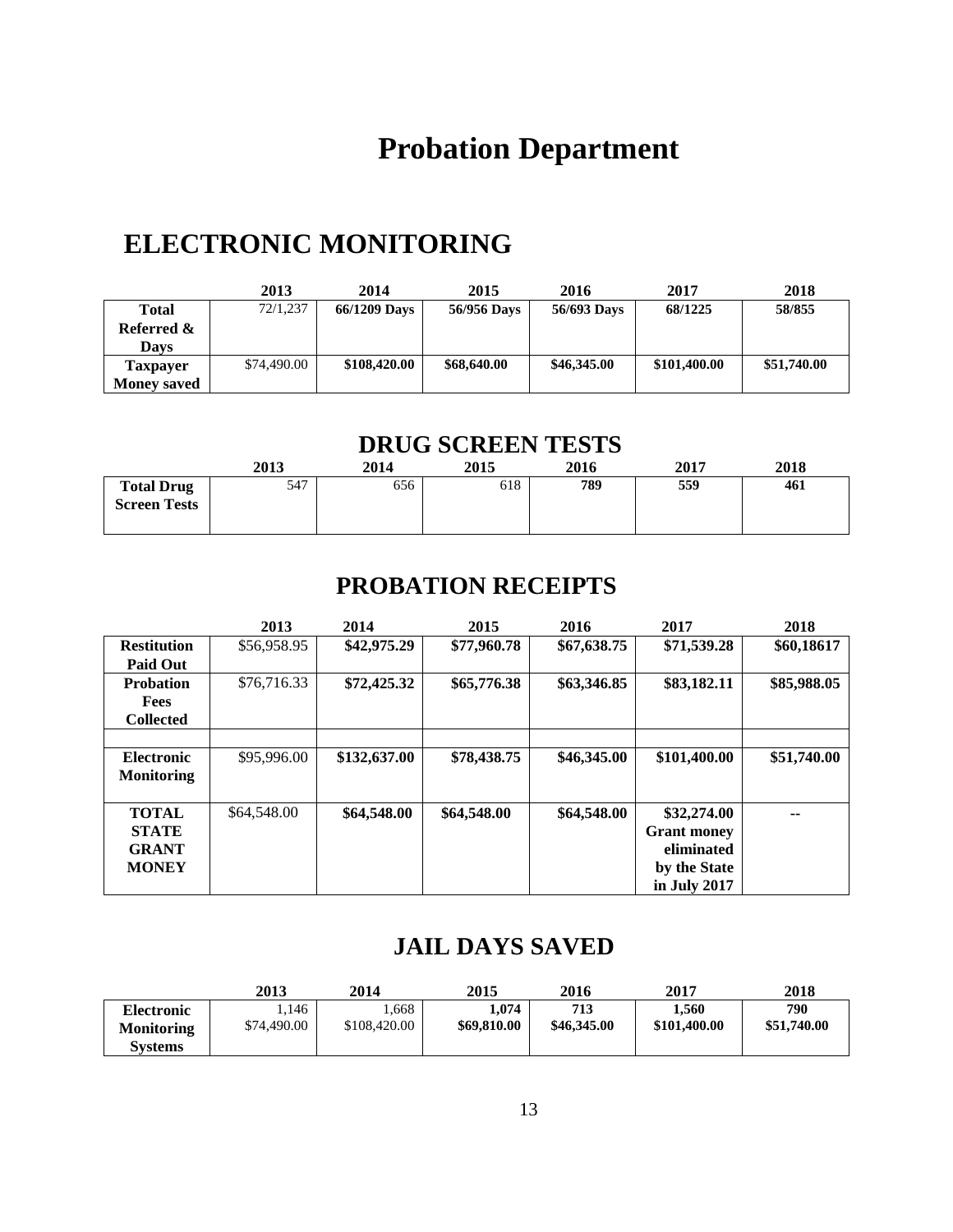#### **SUMMARY OF RECEIPTS AND DISBURSEMENTS FOR CIVIL – SMALL CLAIMS & TRUSTEESHIP**

|                      | 2013           | 2014           | 2015           | 2016           | 2017           | 2018           |
|----------------------|----------------|----------------|----------------|----------------|----------------|----------------|
| Money on hand        | \$3,431.00     | \$2,250.00     | $$7,325.58**$  | \$4,938.60***  | $$2,298.20***$ | \$7,750.00     |
| (Cases Pending) end  |                |                |                |                |                |                |
| of year              |                |                |                |                |                |                |
| <b>Receipts</b>      | \$1,461,659.36 | \$1,526,407.30 | \$1,604,072.77 | \$1,845,877.77 | \$1,786,557.48 | \$2,045,426.21 |
|                      |                |                |                |                |                |                |
| <b>TOTAL:</b>        | \$1,465,090.36 | \$1,528,657.30 | \$1,611,398.35 | \$1,850,816.37 | \$1,788,855.68 | \$2,053,176.21 |
| <b>Disbursements</b> | \$1,462,840.36 | \$1,524,257.30 | \$1,606,459.75 | \$1,848,518.17 | \$1,781,105.68 | \$2,046,276.21 |
| <b>Balance</b>       | \$2,250.00     | \$4,400.00     | \$4,938.60***  | $$2,298,20***$ | $$7,750.00+$   | \$6,900.00**   |
| $\cdots$             |                |                |                |                |                |                |

**\*\*Break out for Money On Hand \*\*\*Breakout for Balance \*\*\*\* Breakout for Balance +Breakout for Balance \$6,900 Small Claims/ \$2,420.00 Civil/Small Claims \$1,720.00 Civil/Small Claims \$7,750 Civil/Small \$2,518.60 Trusteeship \$578.20 Trusteeship Claims** \$ 0.00 Trusteeship \$0.00 Trusteeship

#### **RECEIPTS**

|                             | 2013           | 2014           | 2015           | 2016           | 2017           | 2018           |
|-----------------------------|----------------|----------------|----------------|----------------|----------------|----------------|
| <b>Filing Fees</b>          | \$100,327.00   | \$96,441.00    | \$119,308.00   | \$150,061.00   | \$145,253.00   | \$163,396.00   |
| <b>Additional Fees</b>      | \$153,653.26   | \$154,284.11   | \$167,628.67   | \$190,801.55   | \$184,636.69   | \$205,562.27   |
|                             |                |                |                |                |                |                |
| <b>Security for Deposit</b> | (\$1,181.00)   | \$2,150.00     | (\$1,990.00)   | $(\$700.00)$   | \$6,030.00     | $(\$850.00)$   |
|                             | \$1,060,166.78 |                | \$1,151,676.09 | \$1,294,453.10 |                |                |
| <b>Judgments</b>            |                | \$1,147,763.55 |                |                | \$1,265,303.20 | \$1,467,057.85 |
| <b>Sundries</b>             | \$48,570.78    | \$36,524.00    | \$53,383.51    | \$73,052.64    | \$55,837.73    | \$76,459.65    |
|                             |                |                |                |                |                |                |
| <b>State</b>                | \$53,785.71    | \$48,869.37    | \$53,133.30    | \$63,693.00    | \$62,699.00    | \$71,471.00    |
|                             |                |                |                |                |                |                |
| <b>Security Fees</b>        | \$4,178.00     | \$3,795.00     | \$4,636.00     | \$5,620.00     | \$5,544.00     | \$5,916.00     |
| <b>Eviction Surcharge</b>   | \$490.00       | \$477.00       | \$682.70       | \$441.00       | \$346.50       | \$274.00       |
|                             |                |                |                |                |                |                |
| <b>Sheriff Fees</b>         | \$199.83       | \$48.07        | \$252.96       | \$309.48       | \$143.22       | \$332.44       |
|                             |                |                |                |                |                |                |
| Computerization             | \$10,446.00    | \$9,481.00     | \$12,068.00    | \$14,700.00    | \$14,432.00    | \$15,148.00    |
| <b>Improvement Fees</b>     |                |                |                |                |                |                |
| <b>Capital Improvement</b>  | \$27,159.00    | \$24,672.00    | \$29,225.00    | \$35,305.00    | \$34,708.00    | \$37,702.00    |
|                             |                |                |                |                |                |                |
| <b>Local Legal Aid</b>      | \$3,864.00     | \$1,902.00     | \$2,321.00     | \$2,816.00     | \$2,765.00     | \$2,957.00     |
| <b>Trusteeship Receipts</b> |                |                | \$11,747.54    | \$15,325.00    | \$8,859.14     | 0.00           |
| <b>TOTAL RECEIPTS</b>       | \$1,461,659.36 | \$1,526,407.30 | \$1,604,072.77 | \$1,845,877.77 | \$1,786,557.48 | \$2,045,426.21 |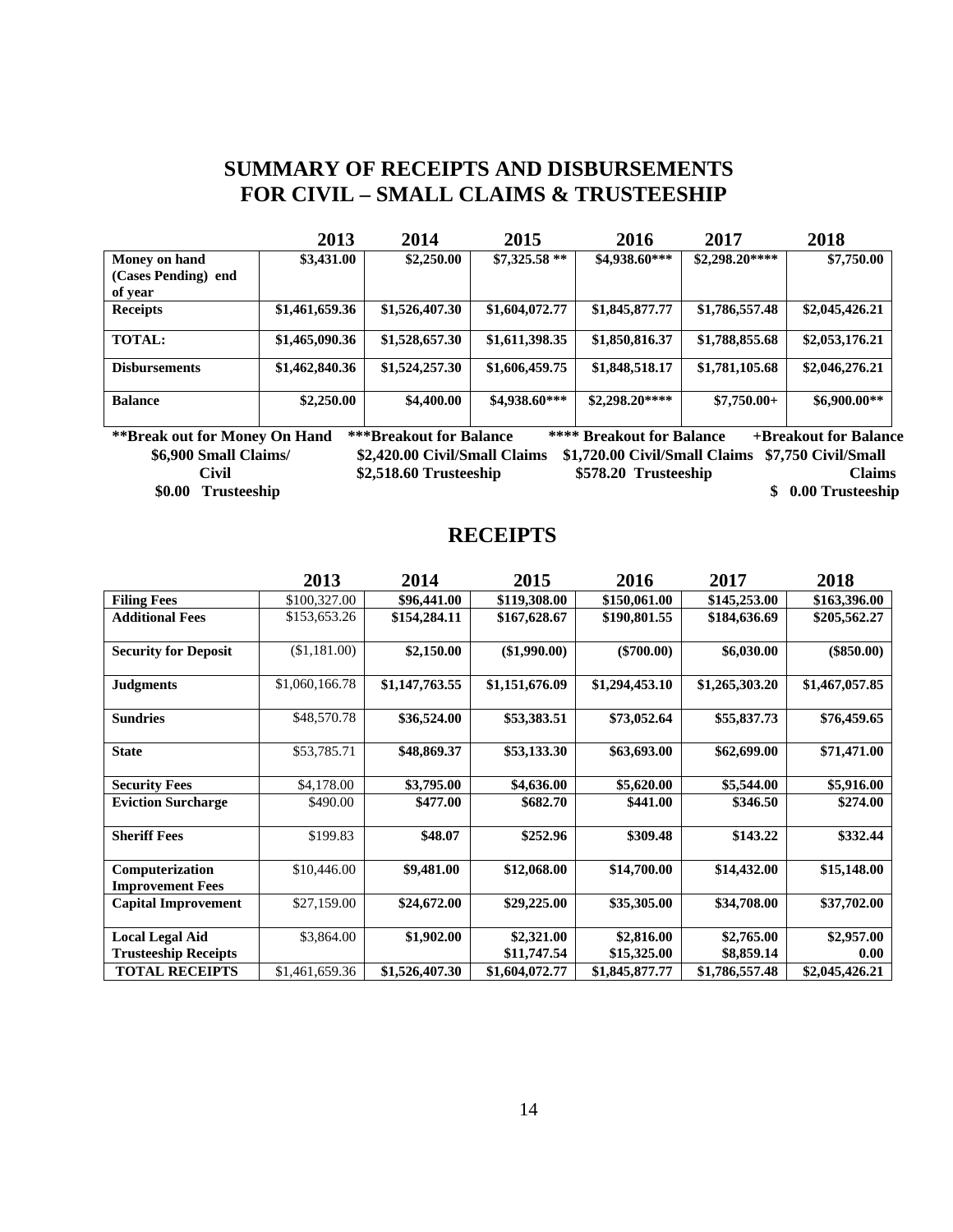#### **CIVIL - SMALL CLAIMS & TRUSTEESHIP DISBURSEMENTS (Accounts Combined 2015)**

|                             | 2013           | 2014           | 2015           | 2016           | 2017           | 2018           |
|-----------------------------|----------------|----------------|----------------|----------------|----------------|----------------|
| City of                     | \$258,648.26   | \$254,990.26   | \$292,547.57   | \$347,866.98   | \$330,686.49   | \$369,672.98   |
| Sandusky(Court              |                |                |                |                |                |                |
| Costs)                      |                |                |                |                |                |                |
| <b>Sundries</b>             | \$48,570.78    | \$36,531.05    | \$53,383.51    | \$73,052.64    | \$55,837.73    | \$76,459.65    |
| <b>Judgments</b>            | \$1,060,166.78 | \$1,147,763.55 | \$1,151,676.09 | \$1,294,453.10 | \$1,265,303.20 | \$1,467,057.85 |
| <b>Treasurer of State</b>   | \$53,785.71    | \$48,869.37    | \$53,133.30    | \$63,056.07    | \$62,072.01    | \$70,756.29    |
| <b>Sheriff Fees</b>         | \$199.83       | \$48.07        | \$252.96       | \$309.48       | \$143.22       | \$332.44       |
| <b>Computerization Fund</b> | \$10,446.00    | \$9,481.00     | \$12,068.00    | \$14,700.00    | \$14,432.00    | \$15,148.00    |
| <b>Capital Funds</b>        | \$27,159.00    | \$24,672.00    | \$29,225.00    | \$35,305.00    | \$34,708.00    | \$37,702.00    |
| <b>Local Legal Aid</b>      | \$3,864.00     | \$1,902.00     | \$2,321.00     | \$2,816.00     | \$2,765.00     | \$2,957.00     |
| <b>Security for Costs</b>   | \$0.00         | \$0.00         | \$0.00         | \$16,958.90    | \$5,890.50     | \$6,190.00     |
| <b>Trusteeship</b>          |                |                | \$11,852.32    |                | \$9,267.53     | 0.00           |
| <b>Total Disbursements</b>  | \$1,462.840.36 | \$1,524,257.30 | \$1,606,459.95 | \$1,848,518.17 | \$1,781,105.68 | \$2,046,276.21 |
| <b>Balance</b>              | \$2,250.00     | \$4,400.00     | \$4,938.60     | \$2,298.20     | \$7,750.00     | \$6,900.00     |
| <b>Total New and</b>        | 2,153          | 1,955          | 2,382          | 2,863          | 2,845          | 3013           |
| <b>Re-activated Cases</b>   |                |                |                |                |                |                |

#### **ACTIVITY OF CIVIL - SMALL CLAIMS & TRUSTEESHIP DIVISION (Accounts Combined 2015)**

|                                        | 2013  | 2014  | 2015  | 2016  | 2017  | 2018   |
|----------------------------------------|-------|-------|-------|-------|-------|--------|
| <b>Complaints filed</b>                | 2,079 | 1,885 | 2,306 | 2,769 | 2,739 | 2938   |
| <b>Trusteeships</b>                    |       |       |       |       |       | $_{0}$ |
| No Fee                                 | 67    | 64    | 69    | 87    | 94    | 64     |
| <b>Reactivated Cases</b>               |       | 4     | −     | Δ     | 11    | 7      |
| <b>Transfer from Small Claims</b>      |       | ↑     |       |       |       |        |
| <b>TOTAL NEW CIVIL</b><br><b>CASES</b> | 2,153 | 1,955 | 2,385 | 2,863 | 2,845 | 3013   |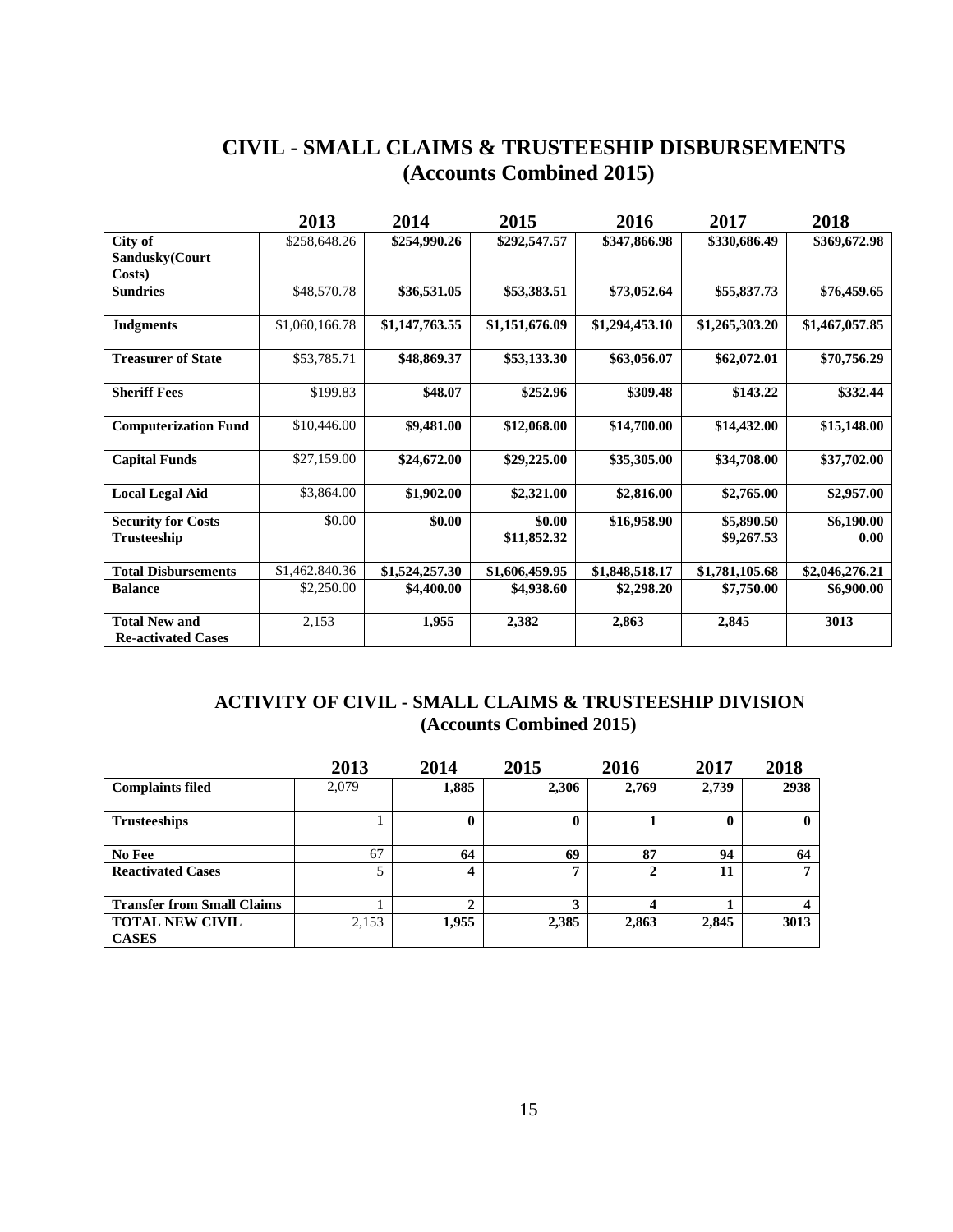#### **SUMMARY OF RECEIPTS AND DISBURSEMENTS FOR TRUSTEESHIP DIV. (Accounts Combined 2015)**

|                                       | 2013        | 2014        | 2015        |                   |
|---------------------------------------|-------------|-------------|-------------|-------------------|
| Balance on Hand, end of previous year | \$3,090.00  | \$1,540.00  | \$2,915.59  | <b>Combined</b>   |
| Receipts for the year                 | \$15,593.63 | \$12,335.59 | \$11,747.54 | In 2015           |
| Disbursements for the year,           | \$17,143.63 | \$10,960.00 | \$12,144.53 | <b>With Civil</b> |
| Balance on hand, end of current year  | \$1,540.00  | \$2,915.59  | \$2,518.60  |                   |
| Total Costs paid to the City of       | \$620.37    | \$198.40    | \$292.21    |                   |
| <b>Sandusky</b>                       |             |             |             |                   |

#### **ACTIVITY OF TRUSTEESHIP DIVISION**

|                                            | 2013 | 2014 | 2015 | 2016 | 2017 | 2018 |
|--------------------------------------------|------|------|------|------|------|------|
| <b>Total number of Active Trusteeships</b> |      |      |      |      |      |      |
| <b>Total number Trusteeships Dismissed</b> |      |      |      |      |      |      |
| <b>Total number of Trusteeships filed</b>  |      |      |      |      |      |      |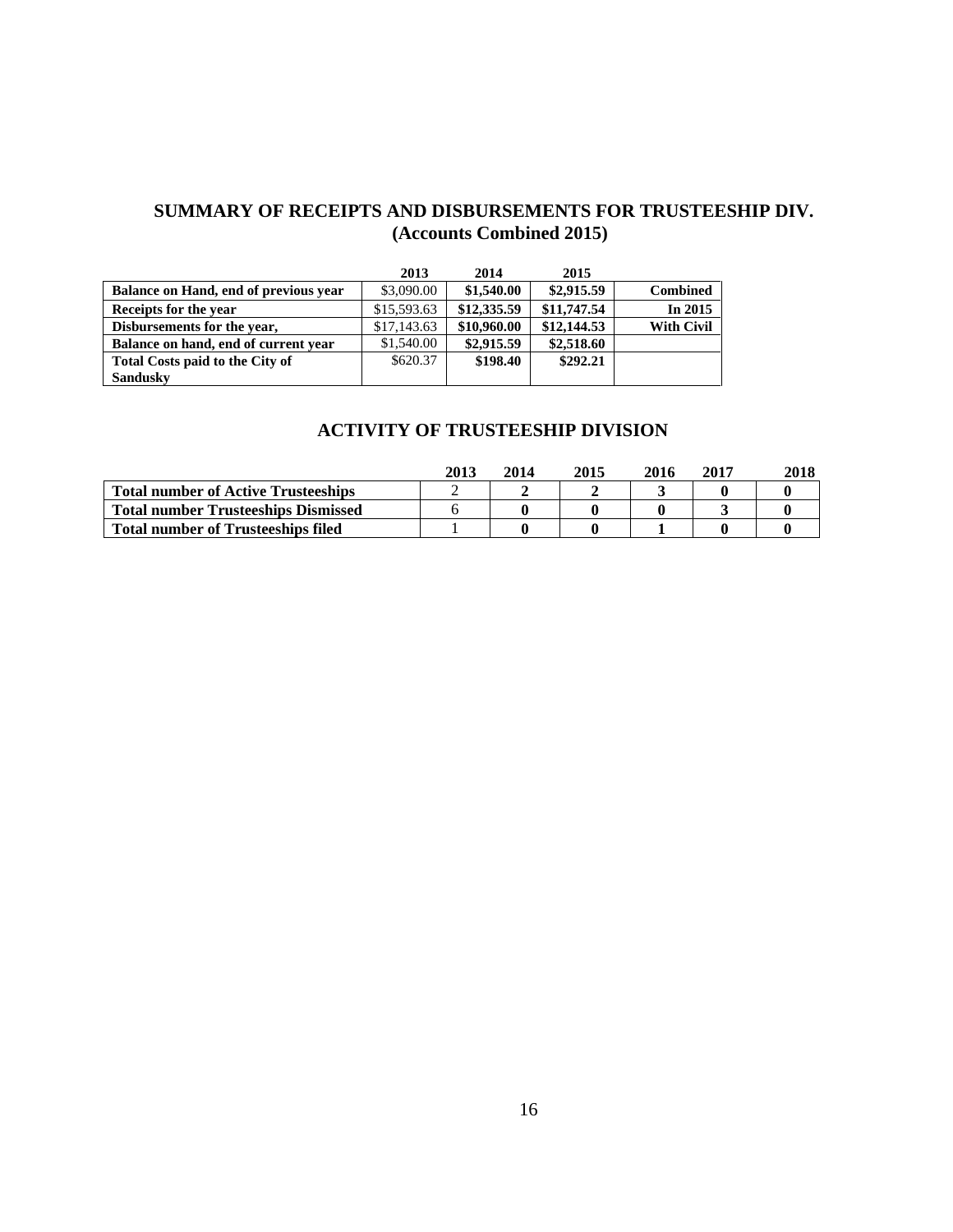#### **SUMMARY OF RECEIPTS & DISBURSEMENTS FOR PRIOR YEAR SMALL CLAIMS**

|                                       | 2013         | 2014         | 2015                               |
|---------------------------------------|--------------|--------------|------------------------------------|
| <b>Money on Hand (Cases Pending)</b>  | \$0.00       | \$0.00       | <b>Combined</b> in<br>2015 w/Civil |
| <b>Receipts</b>                       | \$127,817.65 | \$112,834.15 |                                    |
| <b>Total</b>                          | \$127,817.65 | \$112,834.15 |                                    |
| <b>Disbursements</b>                  | \$127,817.65 | \$112,824.16 |                                    |
| <b>Balance</b>                        | 0.00         | \$9.99       |                                    |
| <b>RECEIPTS</b>                       |              |              |                                    |
| <b>Court Costs</b>                    | \$27,850.06  | \$24,957.70  |                                    |
| <b>Legal/Computer</b>                 | \$2,754.00   | \$2,489.00   |                                    |
| <b>Security Costs</b>                 | 0.00         | \$10.00      |                                    |
| <b>Judgments</b>                      | \$81,379.29  | \$71,525.60  |                                    |
| <b>Treasurer of State</b>             | \$4,998.51   | \$4,515.39   |                                    |
| <b>Sundries</b>                       | \$3,993.79   | \$3,478.72   |                                    |
| <b>Capital Fund</b>                   | \$5,049.00   | \$4,569.00   |                                    |
| Security                              | \$918.00     | \$828.00     |                                    |
| <b>Sheriff Fees</b>                   | \$13.00      | \$44.74      |                                    |
| Misc. bad check fee                   | 0.00         | \$0.00       |                                    |
| <b>Legal Aid of West Ohio</b>         | \$862.00     | \$416.00     |                                    |
| <b>TOTAL RECEIPTS</b>                 | \$127,817.65 | \$112,834.15 |                                    |
| <b>DISBURSEMENTS</b>                  |              |              |                                    |
| <b>City of Sandusky (court costs)</b> | \$28,748.06  | \$24,957.71  |                                    |
| <b>Sundries</b>                       | \$3,993.79   | \$3,478.72   |                                    |
| <b>Judgments</b>                      | \$81,379.29  | \$71,525.60  |                                    |
| <b>Treasurer of State</b>             | \$4,998.51   | \$4,515.39   |                                    |
| <b>Sheriff Fees</b>                   | \$13.00      | \$44.74      |                                    |
| <b>Computerization Fund</b>           | \$2,754.00   | \$2,489.00   |                                    |
| <b>Capital Funds</b>                  | \$5,049.00   | \$4,569.00   |                                    |
| Misc. bad check fee                   | 0.00         | \$0.00       |                                    |
| <b>Security for Costs</b>             | 0.00         | \$828.00     |                                    |
| <b>Legal Aid of West Ohio</b>         | \$862.00     | \$416.00     |                                    |
| <b>TOTAL DISBURSEMENTS</b>            | \$127,817.65 | \$112,824.16 |                                    |
| <b>Balance</b>                        | 0.00         | \$9.99       |                                    |